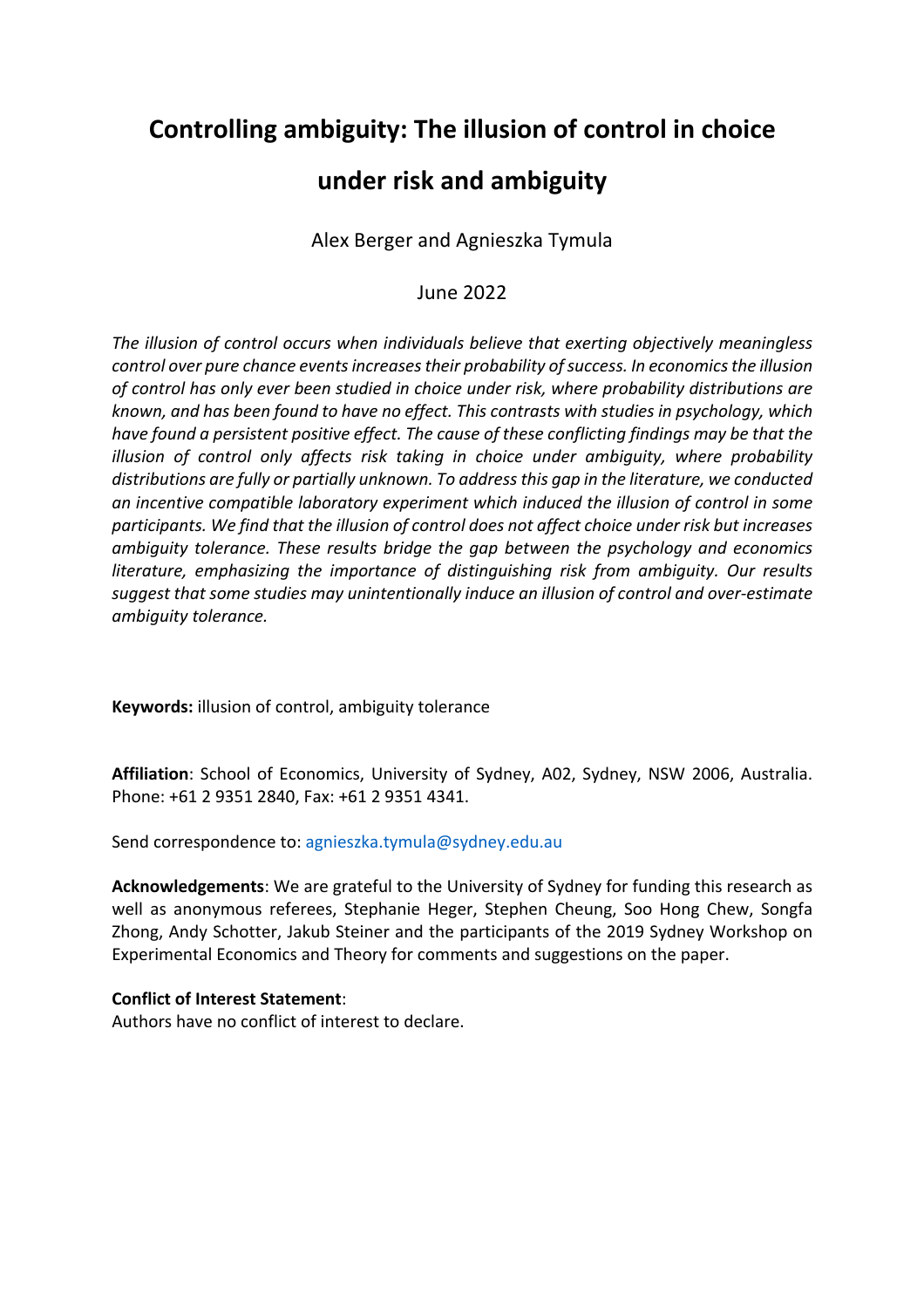### **1. Introduction**

Real world decision making is never as simple as choosing heads or tails in a fair coin toss. When tossing a coin, not only is there an objective probability of success, but it is obvious that the probability of success does not change depending on whether you choose heads or tails. Real world decision making does not share either of these features. Instead, there is normally some degree of ambiguity over probability distributions, and it is normally unclear just how much a single choice affects those probability distributions. Economists have spent a significant amount of time analyzing how decision making is affected by ambiguity (Knight, 1921), while psychologists have spent just as much time analyzing the 'illusion of control', which occurs when factors that have no effect on objective probabilities in pure chance tasks, such as choice, increase an individual's subjective probability of success (Langer, 1975). No previous study has sought to connect these possibly interrelated literatures.

To illustrate why the disconnect between the empirical literature on ambiguity tolerance and illusion of control is problematic, consider a modified Ellsberg urn decision task which is usually used to elicit ambiguity attitudes. Individuals are asked to choose between betting on an urn containing 50 red balls and 50 blue balls, or an urn containing 100 red and blue balls of unknown proportion. If a red ball is drawn from either urn, the individual receives \$10, whereas if a blue ball is drawn, they receive nothing. Individuals are free to choose between betting on the 'risky urn', which has an objective probability of success or the 'ambiguous urn' which has no objective probability of success. Pertinent to our example is that individuals' winning color ball has already been determined. If an individual chooses the risky urn, it may not be because they are ambiguity averse, but instead because they believe the experimenter has rigged the ambiguous urn to contain fewer red balls. To dispel this potential distrust, experimenters often give participants the ability to choose which color ball they would like to be their winning color. This way experimenters do not have an ulterior motive to make any one color systematically more likely to be drawn from the ambiguous urn, as it is just as likely participants choose that color to be their winning color. However, an unintended consequence of giving participants this choice is the possibility of inducing the illusion of control. If the illusion of control does increase ambiguity tolerance, it implies that many laboratory studies which use choice as a means of dispelling participant distrust may be overestimating ambiguity tolerance.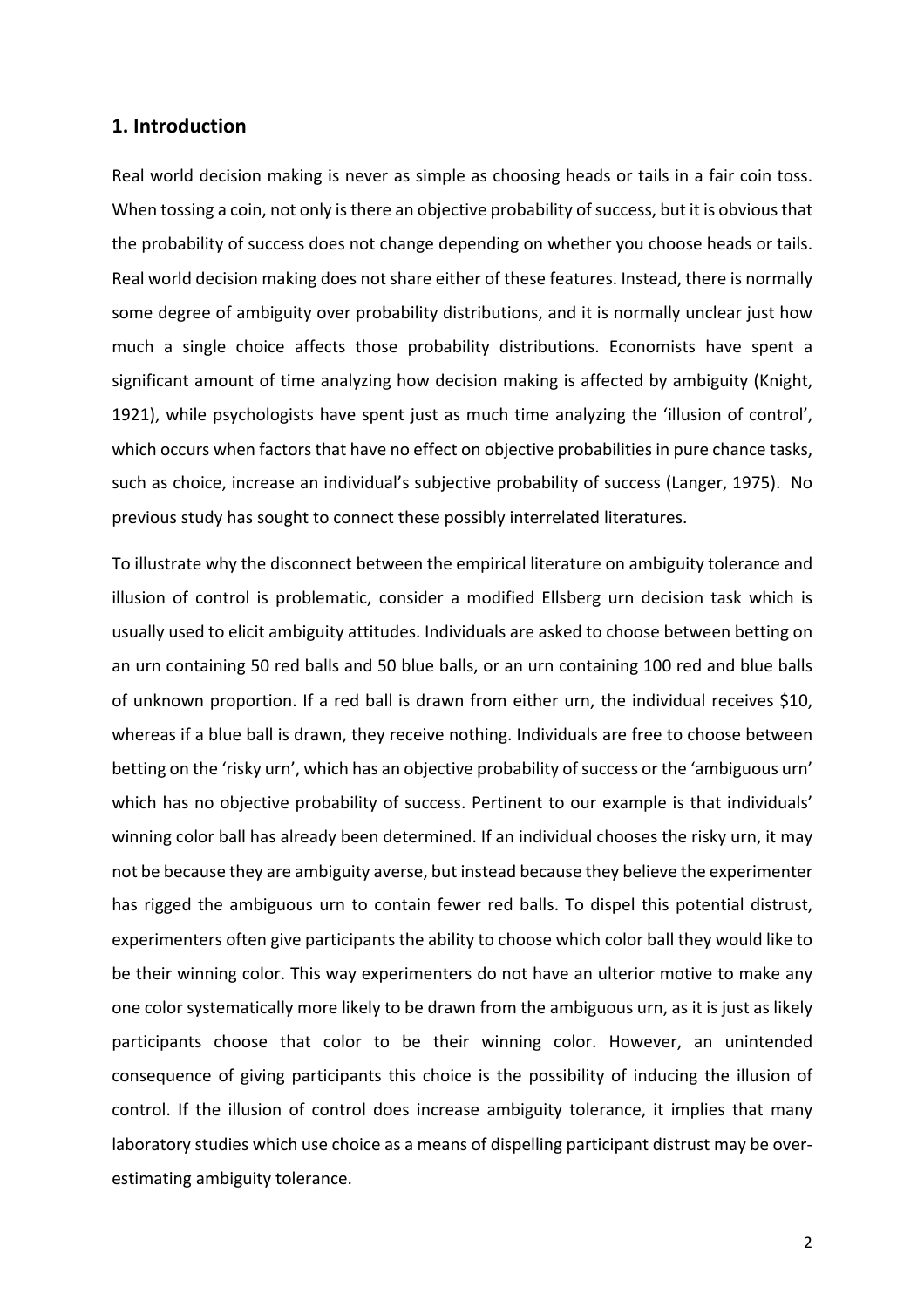A puzzling finding in the illusion of control literature is the disagreement between psychology and economics. Studies in psychology found that the illusion of control increases risk taking behavior (e.g. Stefan and David, 2013), while economics found no evidence for the effect of the illusion of control in choice under risk (Charness and Gneezy, 2010, Li, 2011, Fillipin and Crosetto, 2016). The fact that no study is economics has analyzed the illusion of control in choice under ambiguity, where objective probabilities are unknown, is surprising, considering the amount of attention given to accurately estimating individuals' ambiguity tolerance. Hence, our study is motivated by the need to explain the conflict between findings in economics and psychology as well as the potential misestimation of ambiguity attitudes in many empirical studies.

The illusion of control has been formally defined in psychology as "an expectancy of a personal success probability inappropriately higher than the objective probability would warrant" (Langer 1975). In her original study, Langer (1975) showed that the illusion of control can be induced in a multitude of ways such as giving participants a choice in the chance task which has no effect on their probability of success, allowing them to be more involved in the resolution of the chance task, and through increased familiarity or practice with the chance task. In a hypothetical lottery game, Langer (1975) found that people who selected their own winning numbers, later demanded more money to sell their lottery ticket than those who were assigned random winning numbers. The most recent meta-analysis on the effect of the illusion of control, based on 20 experimental psychology studies published between 1996 and 2010, found that the illusion of control had an overall weighted mean effect size of 0.62 (Stefan and David, 2013). It was also shown that the illusion of control had a larger effect on outcomes which measured perceptions of control rather than behavioral outcomes such as how much an individual was willing to bet.

In contrast to these studies in psychology, economic experiments to date have been largely unsuccessful in inducing the illusion of control. Charness and Gneezy (2010) found that while the majority (68%) of the participants preferred control (they preferred to roll the die personally rather than have the experimenter role the die for them), they were not willing to pay to exercise this control. They also found that the amounts participants wagered on risky lotteries did not differ depending on whether they rolled the die or the experimenter rolled the die for them, suggesting that the illusion of control in the form of rolling a die to resolve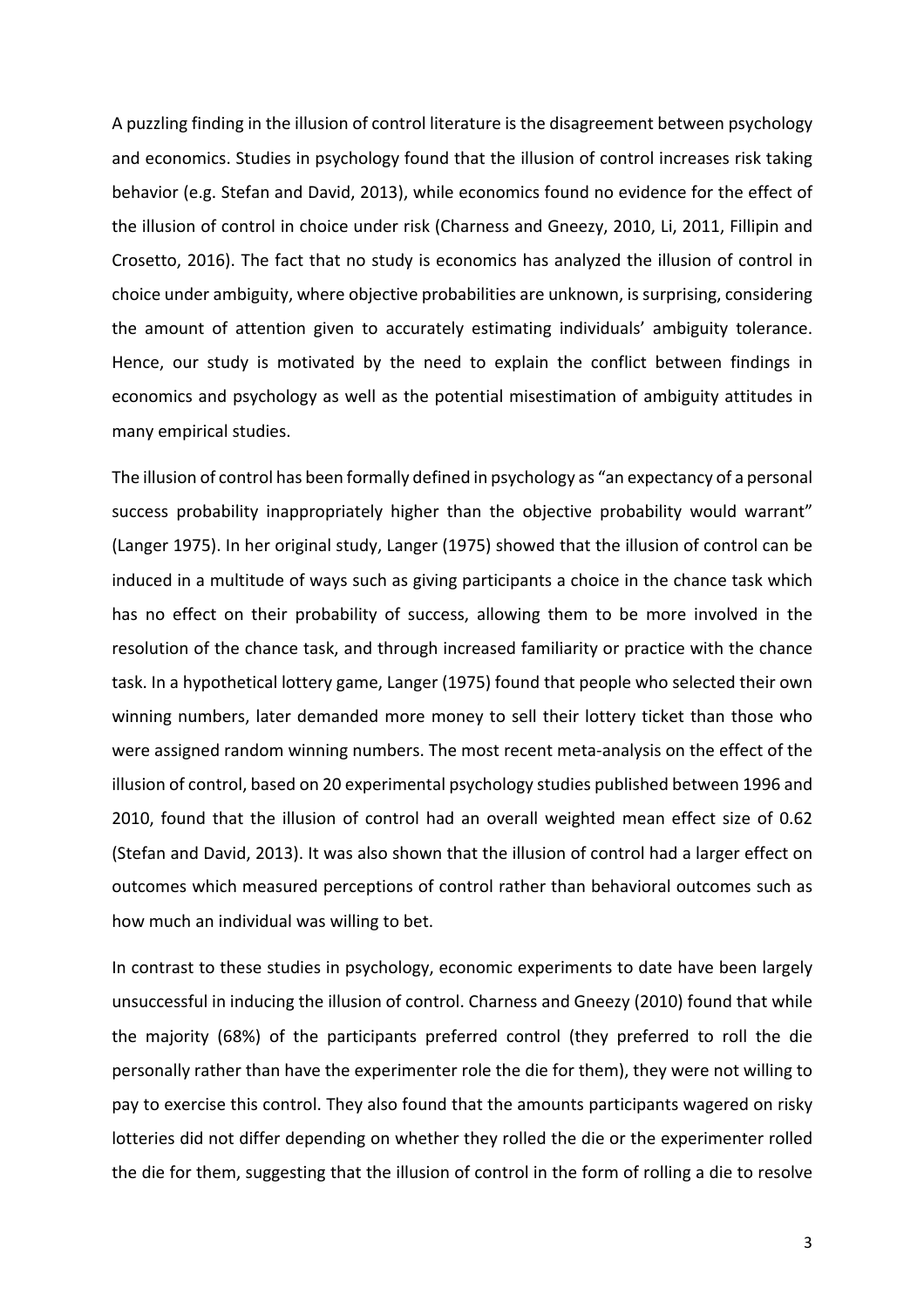uncertainty is worthless to the participants in their study. Li (2011) found that participants showed a preference for control (choosing their winning numbers in a risky lottery as opposed to them being chosen by someone else or randomly) and some participants (9/30) were even willing to pay to choose their own winning numbers. Only one participant, however, believed that this control increased their probability of success suggesting that a concept other than the illusion of control drives the result. Finally, Filippin and Crosetto (2016) using a Bomb Risk Elicitation Task investigated whether the lack of evidence for the illusion of control in previous economic studies was because the illusion of control was implemented over the resolution of uncertainty rather than over the choice of the lottery as has been sometimes done in psychology. They found no evidence of the illusion of control on either choices or beliefs under both types of the illusion of control.

Overall, these three studies in economics suggest that the illusion of control does not exist, or at least that it is not something participants are willing to pay for. An obvious limitation of these existing studies however is that they only examined the illusion of control in the context of risky decision making, where the probability of success is objectively known to the participant. In the case of choice under ambiguity, where individuals make decisions over fully or partly unknown probability distributions, the illusion of control may have a greater effect on subjective beliefs, which in turn may lead to increased risk taking.

While the effect of the illusion of control on choice under ambiguity has not been explicitly studied in the economic literature, much research has been done regarding individuals' ambiguity tolerance more broadly. People tend to show ambiguity aversion, that is, prefer lotteries with clear probabilities of success to lotteries with ambiguous probabilities of success, for binary gambles in the domain of gains when the ambiguity is centered around the 50-50 chances of winning (Kocher, Lahno, and Trautmann, 2018). Regarding the effectiveness of control in dispelling participant distrust, Charness et al. (2013) show that participants may be less ambiguity tolerant when they are not able to choose their winning color. While their results support the idea that illusion of control may be driving an overestimation of ambiguity tolerance, their experiment was designed to induce distrust in participants who could not choose their winning color. Hence, they cannot disentangle the effect of the illusion of control from the effect of distrust on ambiguity tolerance.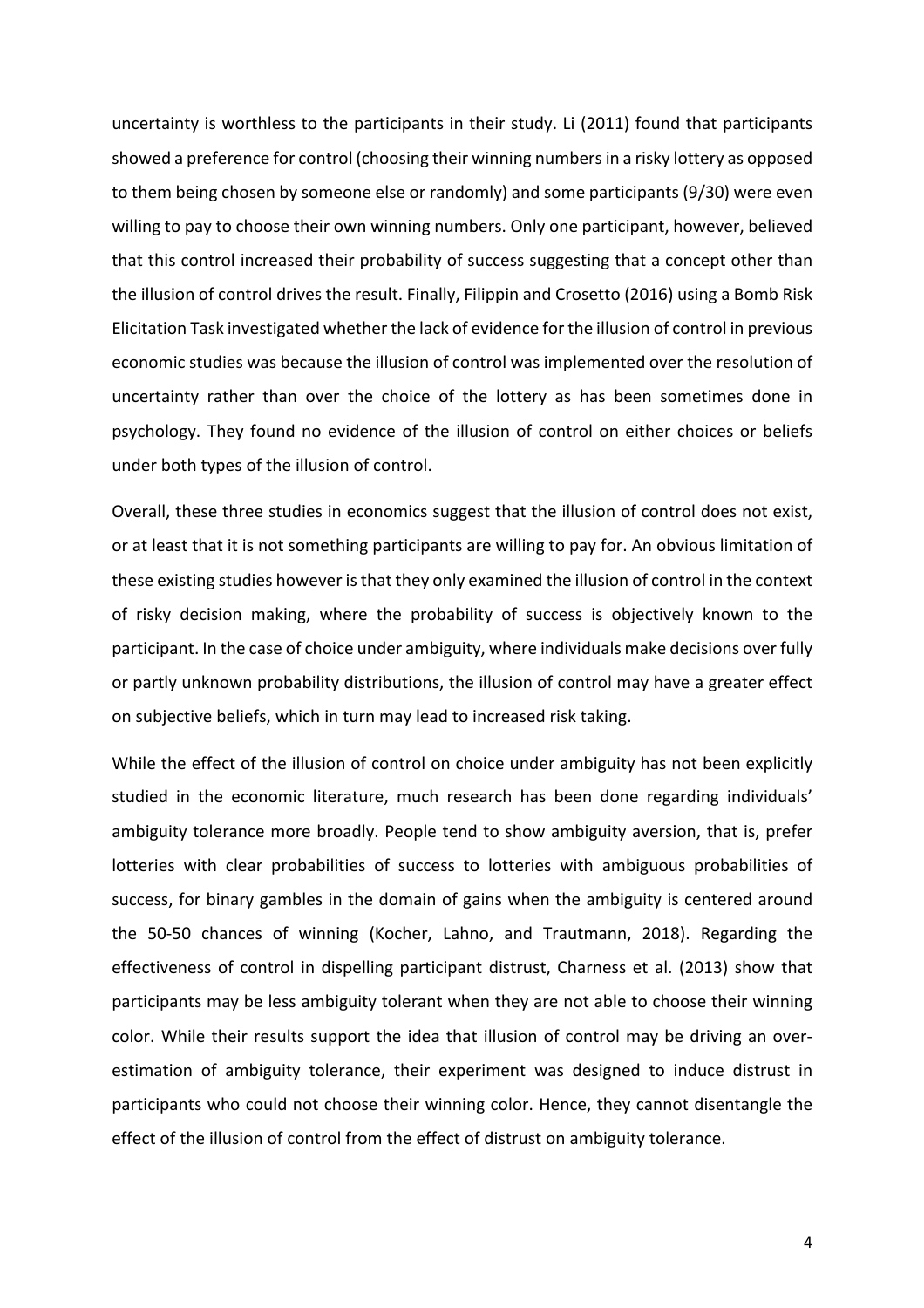In contrast, we use an incentive compatible laboratory experiment which allows us to isolate the effect of the illusion of control on ambiguity tolerance by having some participants choose their winning color while others have their winning color determined by a random device. In this way, participants whose winning color is determined randomly are not induced with an illusion of control and should be equally distrustful of the experimenters as those who did get to choose their winning color. In our task participants repeatedly choose between a certain payment of \$5 and a lottery with a known or unknown probability of winning. We induce the illusion of control by allowing the participants to choose their winning color in the lottery, a choice that does not affect the probability distribution over the outcomes. In the control treatment, the winning color is selected in front of the participants by a random device implemented by a third-party volunteer who is unrelated to the study. The experimenter did not implement or resolve the random device, as it may in and of itself induce distrust in participants. This design allows us to test the following hypotheses based on the literature discussed above:

*Hypothesis 1: Participants induced with an illusion of control in ambiguous trials will be more ambiguity tolerant than participants who are not induced with an illusion of control.* 

*Hypothesis 2: Participants induced with an illusion of control in risky trials will be more risk tolerant than participants who are not induced with an illusion of control.*

We test these hypotheses in two stages. First, we use structural modelling on the decision and individual level to see how risk and ambiguity tolerance parameters differ when participants are induced with an illusion of control. More specifically we estimate the two most common models of choice under ambiguity, the  $\alpha$ MEU (Ghirardato et al., 2004, Olszewski, 2007) and REU (Ergin and Gul, 2003, Giraud, 2005, Halevy and Feltkamp, 2005, Klibanoff, Mariacci and Mukerji, 2005, Nau, 2006, Ahn, 2008, Seo, 2009) models. For the aggregate level analysis, we allow both the risk and ambiguity tolerance parameters to differ when the decision was and was not made under the illusion of control. For the individual level analysis, we estimate a structural model for each participant, and examine differences in the distributions of the risk and ambiguity tolerance parameters depending on whether participants were induced with an illusion of control. The second stage of our analysis is a robustness check in which we forgo the assumptions of our structural models, instead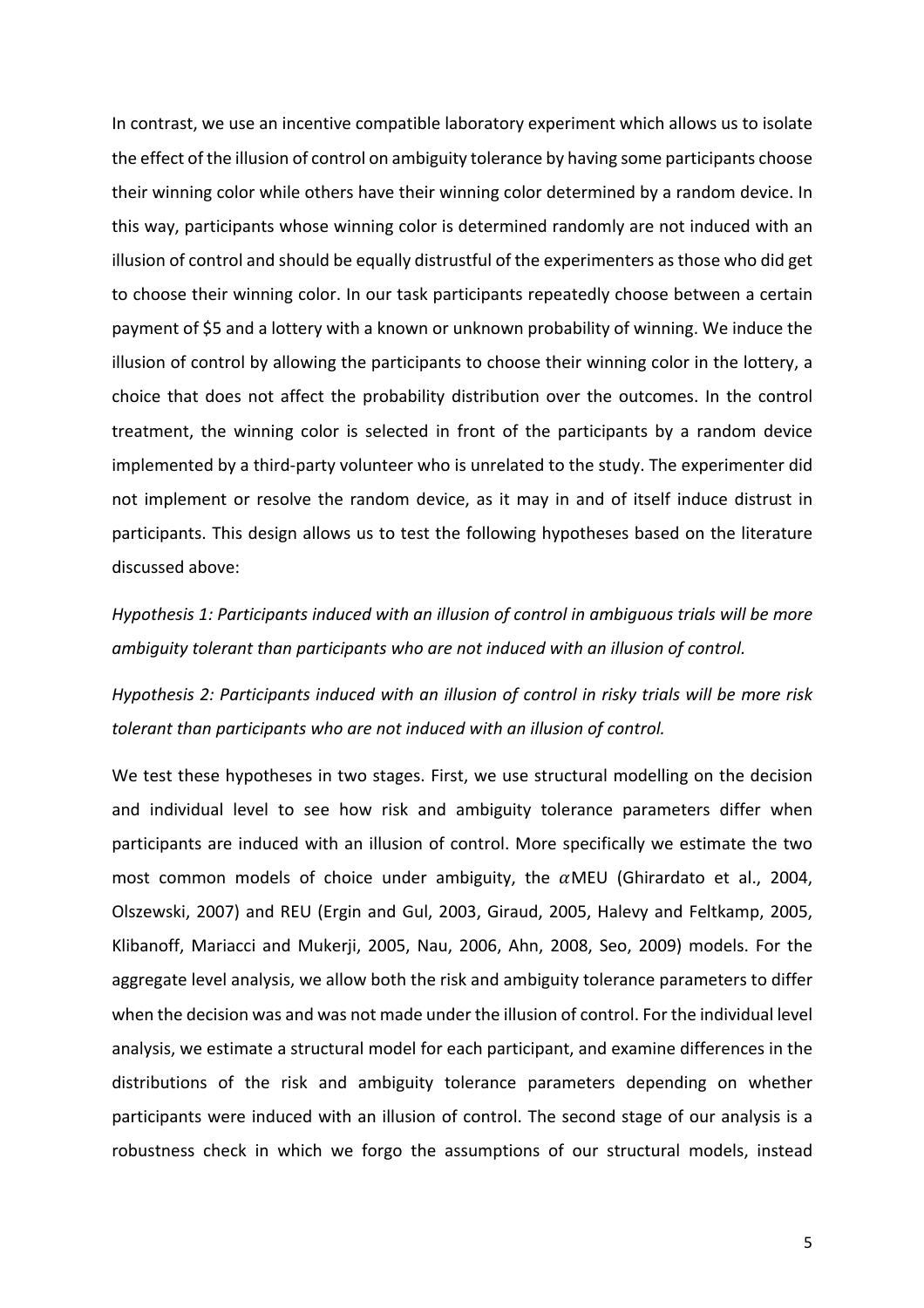comparing the likelihood participants chose the risky or ambiguous lotteries over the certain payment when induced with an illusion of control or not.

Our results show that the illusion of control significantly increases ambiguity tolerance butnot risk tolerance. The methodological implications of our study suggest that any study which uses choice as a means of dispelling participants' distrust may be over-estimating ambiguity tolerance, and that alternative approaches may need to be developed or expanded.

### **2. Methods**

### **2.1 Experimental design**

### **2.1.1 Study participants**

We report results from 219 adult participants<sup>1</sup> (104 males, mean age 22.42, standard deviation 3.89) recruited from the University of Sydney student pool using ORSEE (Greiner, 2004). All participants gave informed consent, and the study was approved by the Ethics Office at the University of Sydney. Before completing the experimental task, all participants read the instructions (available in Appendix A) and had an opportunity to ask clarifying questions. The data was collected in October 2018 and May 2019.

### **2.1.2 The task**

To assess participants' risk and ambiguity tolerance we presented them with a list of 60 questions asking to choose between two monetary options. The task was administered using a pen and paper. The questions were presented in six sets of ten questions, each set printed out on a single sheet of paper. All sets of questions are provided in Appendix B as they were presented to the participants. The first three sets (30 questions) assessed the participants' risk tolerance. In these questions, participants indicated whether they prefer receiving a certain amount of \$5 or a lottery that offered some amount of money with a given probability. The reward and the probability of obtaining that reward varied across the 30 questions. The rewards ranged from \$5 to \$41 and the probability of obtaining the reward was either 25%,

<sup>&</sup>lt;sup>1</sup> A total of 227 adults participated in the study. Eight participants did not complete the task correctly and their data is omitted from the analysis. These participants either did not choose a winning color in the illusion of control treatments or changed their winning color depending on the question instead of selecting the same color for all 30 questions.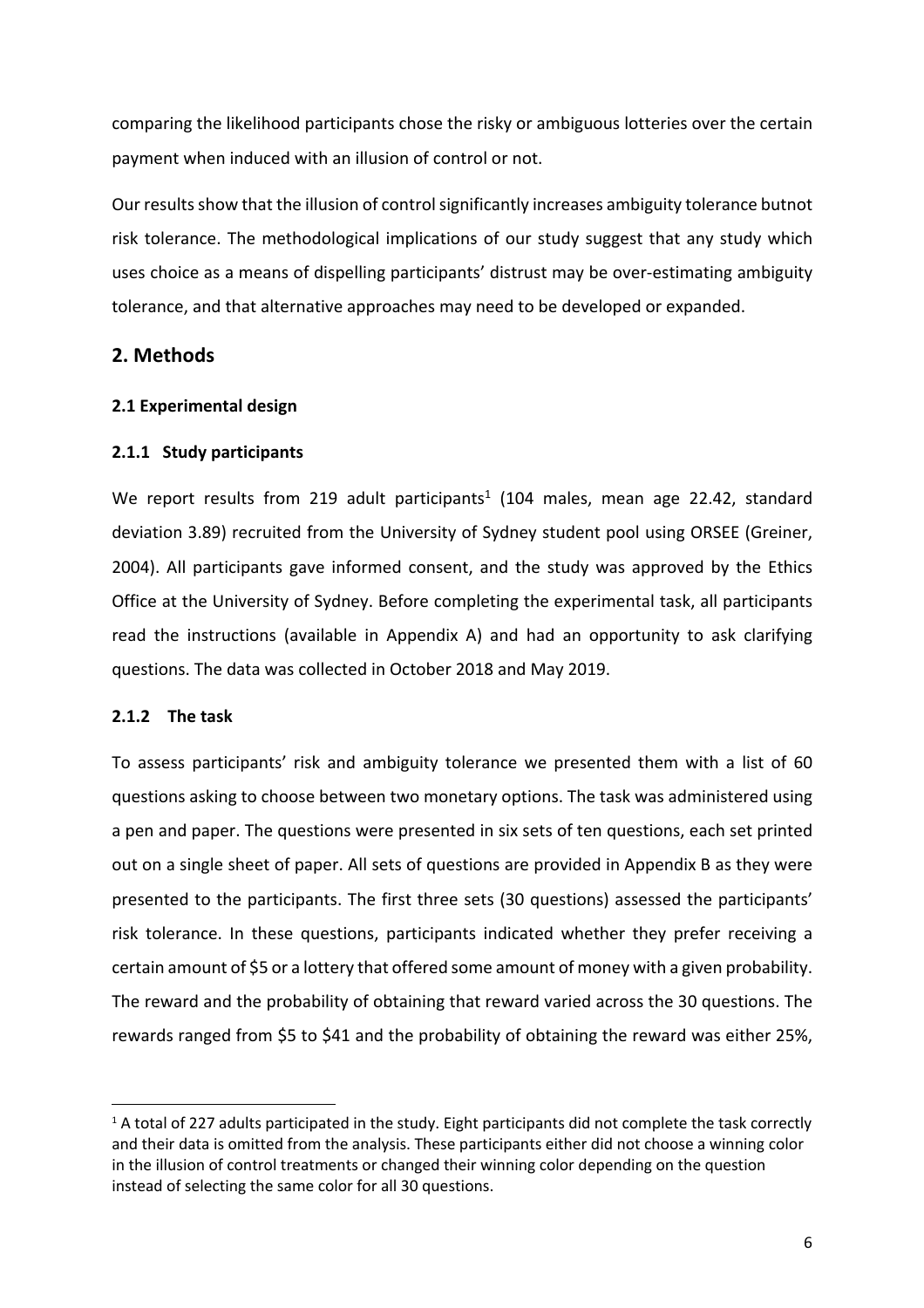50% or 75%. The probabilities of winning were communicated via three bags full of 100 red and blue poker chips of varying proportions (see Figure 1A). Sets four, five, and six (another 30 questions) assessed the participants' ambiguity tolerance. They differed from the first 30 questions only in that the exact probability of obtaining the reward was to some extent ambiguous to the participant. We achieved this by obfuscating a proportion of the bag's contents with a grey box (see Figure 1B). This ambiguity level (the percent of the bag that was obfuscated) was either 26%, 50% or 74% and was always centered around the 50% chance of winning. The images of the six bags used in the experiment represented real physical bags with corresponding contents. Participants knew that when they select a lottery, they may be later asked to put their hand into the physical bag and without looking pick a chip. If that chip was the participants' winning color, they would receive a monetary reward. The bags remained visible to the participants throughout the entire duration of the experiment. Participants, therefore, knew that these bags were not manipulated by the experimenters and were informed they could inspect the contents of each bag at the end of the experiment.

#### [Figure 1 here]

#### **2.1.3 Experimental treatment**

Our experimental manipulation involves inducing in some participants an illusion of control over the objectively given probability of winning. Importantly the manipulation should *not* change the rational beliefs over the probability of winning. We implemented our manipulation using a 2x2 between-subject design in which each session was randomly allocated to one of 4 treatments illustrated in Table 1.

#### [Table 1 here]

To induce the illusion of control (IOC) we asked participants in the IOC Risk and IOC Ambiguity treatments to choose whether they would like the red or the blue poker chip to be their winning color. They were instructed to choose one winning color for all risky lotteries and/or one winning color for all ambiguous lotteries.<sup>2</sup> Regardless of which color participants chose, overall, they faced the same set of questions and their objective probability of winning

<sup>2</sup> Participants in the IOC Risk / IOC Ambiguity condition could choose a different winning color for the risky and the ambiguous set of questions.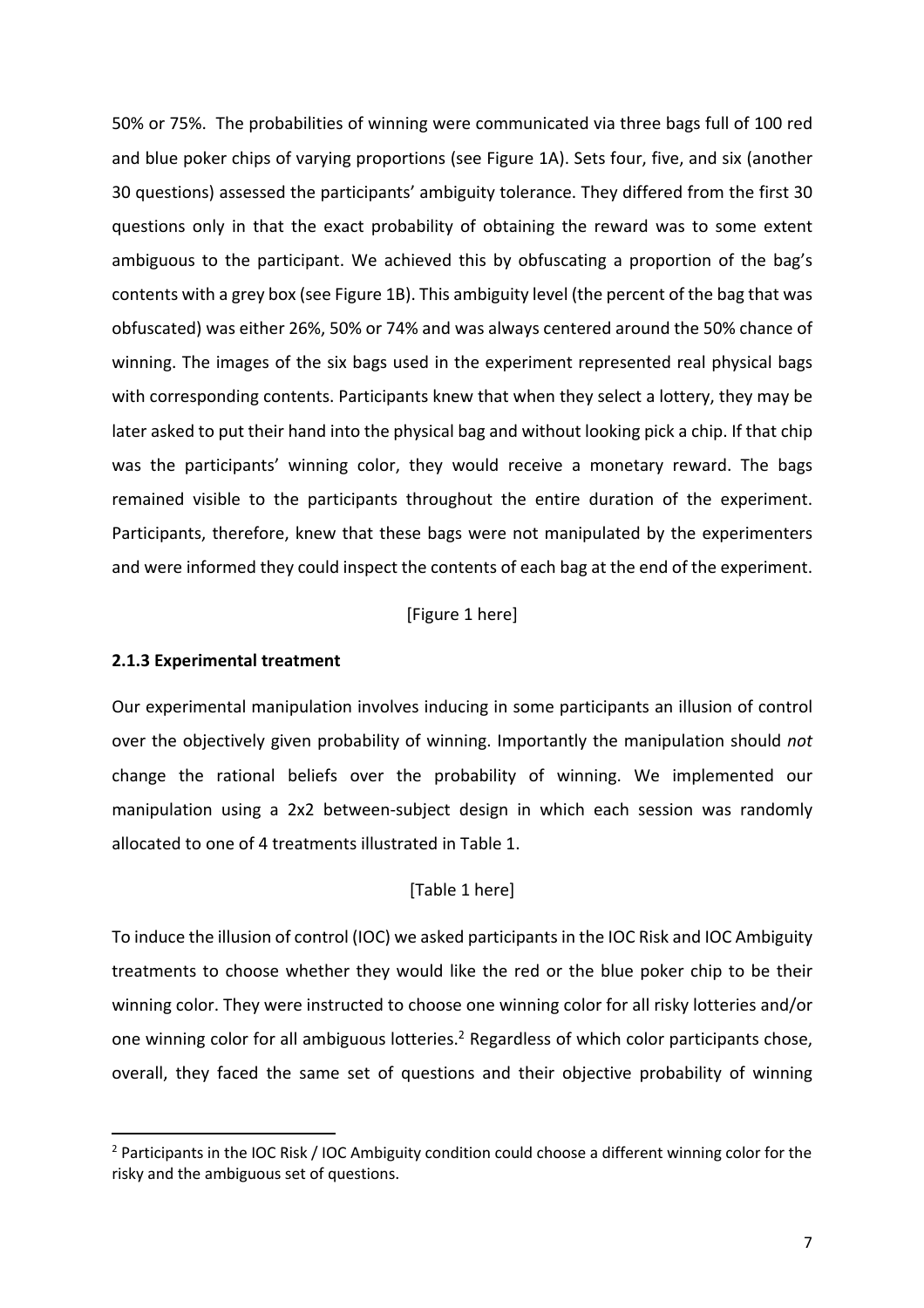remained the same. In the sets of questions that were used to assess risk tolerance, participants made choices between a certain amount of \$5 and lotteries where the probabilities of winning were represented with bags filled with 25 blue and 75 red, 50 blue and 50 red, or 75 blue and 25 red chips. By symmetry, independent of which color a participant chose to be their winning color, they all faced the same winning probabilities: 25%, 50%, and 75%.3 Similarly, in the sets of questions that were used to assess ambiguity tolerance, by choosing their winning color, participants were not able to affect the probability of winning over the 30 questions. The bags were prepared ahead of the experiment and participants were given no information about the content of the ambiguous bags or how they were constructed.

In our control treatments (Random Risk and Random Ambiguity), the winning color was drawn randomly by a third-party volunteer<sup>4</sup> found in the vicinity of the laboratory shortly before the experiment began. In front of all participants, a volunteer drew one poker chip from a bag containing two red and two blue poker chips. Participants were shown the contents of the bag before the volunteer drew the poker chip to ensure they knew the chances of either color were equal. For subjects in the Random Risk / Random Ambiguity treatment, the winning color drawn by the volunteer would be the winning color for all 60 questions. For participants in either the IOC Risk / Random Ambiguity or Random Risk / IOC Ambiguity treatments, the chip drawn by the volunteer would determine the winning color for the set of 30 questions where they could not choose it themselves. Note that because the winning color was decided in both treatments before the decisions were made, this process does not generate differences across treatments that would relate to the aversion to compound lotteries.

<sup>&</sup>lt;sup>3</sup> A potential confound was that in the IOC Risk treatment participants who selected blue as their winning color faced a descending order of winning probabilities and those with red as their winning color faced an ascending order of winning probabilities. A two-sided unpaired t-test found that the proportion of times participants chose the risky lottery over the certain amount did not differ significantly depending on whether the order of winning probabilities was presented in a descending (0.75, 0.5 and 0.25) or an ascending order (0.25, 0.5 and 0.75) (0.618 vs. 0.609, p=0.673 in a twosided unpaired t-test).

<sup>4</sup> The third-party volunteer was either a student or an administrative member of staff and received \$10 compensation.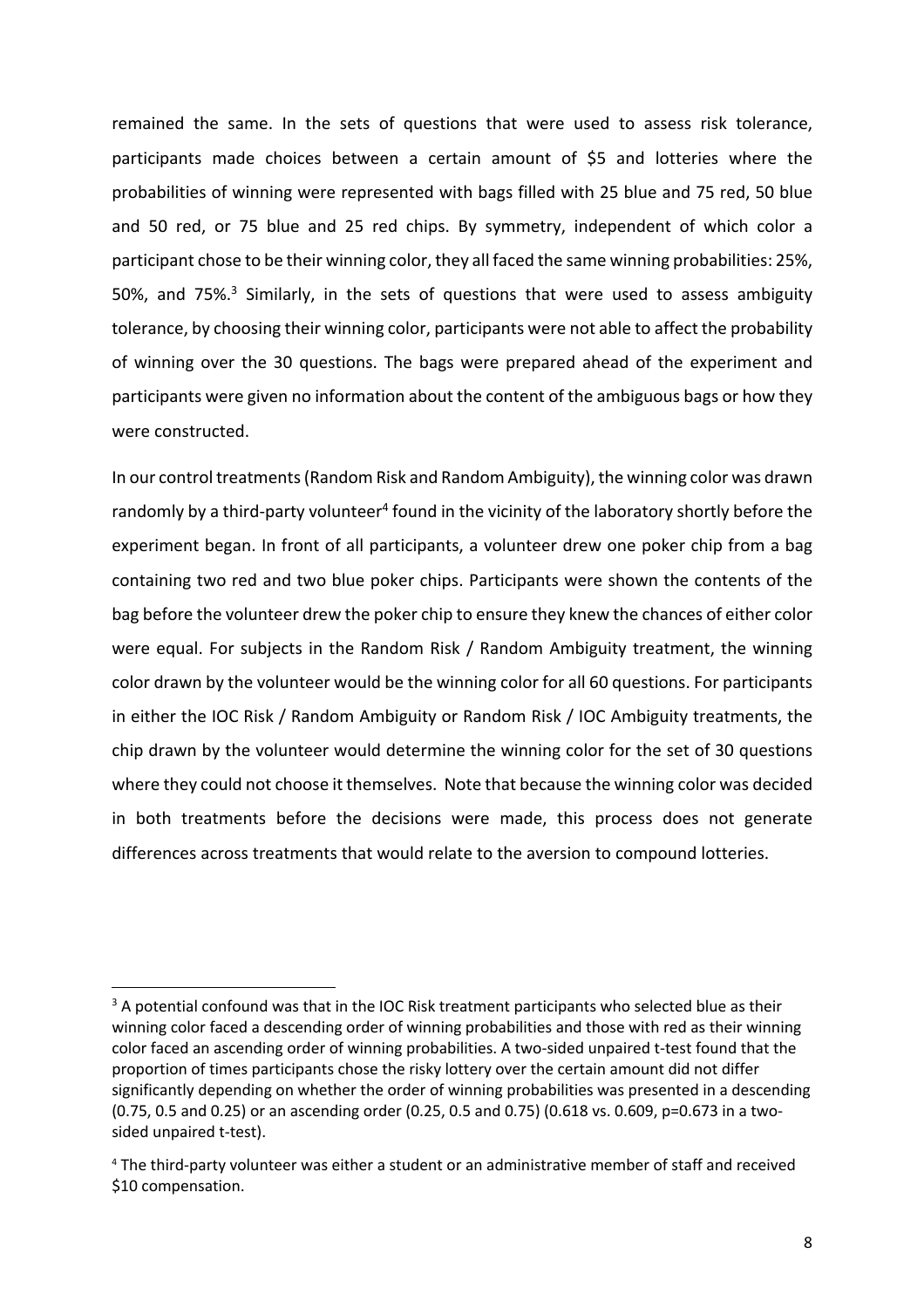After completing all 60 questions participants answered a psychometric survey assessing their desirability for control (Burger and Schnerring 1982) which was then followed by a set of demographic questions (see Appendix C).

#### **2.1.4 Payment**

Participants were incentivized to choose according to their preferences as one of their decisions was chosen randomly to be realized for payment. Once all participants had completed the demographic questions they were called individually to a private room where their payment was resolved. To pick the decision for which they would be paid, the participant drew one chip from a bag with 60 chips labeled between 1 and 60, corresponding to 60 questions in which they had made decisions throughout the experiment. If in the randomly selected question the participant chose a certain amount of \$5, they received it. If in the randomly selected question the participant chose a lottery, they drew one chip from the physical bag that corresponded to that lottery. If the chip was of their winning color, they received the lottery reward. If the chip was not of the winning color, they received \$0. Additionally, each participant received a show-up fee of \$10. The average amount earned by each participant was \$22.45.

#### **2.2 Econometric approach**

#### **2.2.1 Structural modelling**

We estimate two structural ambiguity models to ensure that our results are not sensitive to model specification. We follow Ahn et al. (2014) and choose two models which encompass the two broad classes of choice under ambiguity models: the kinked specifications ( $\alpha$ MEU, Ghirardato et al., 2004, Olszewski, 2007) and smooth specifications(REU, Ergin and Gul, 2003, Giraud, 2005, Halevy and Feltkamp, 2005, Klibanoff, Mariacci and Mukerji, 2005, Nau, 2006, Ahn, 2008, Seo, 2009).

For the kinked specification we use the general form of the  $\alpha$ MEU (Ghirardato et al., 2004, Olszewski, 2007) model:

$$
U(X) = \alpha * \max_{\pi \in \Pi} \int u(x_s) d\pi(s) + (1 - \alpha) * \min_{\pi \in \Pi} \int u(x_s) d\pi(s)
$$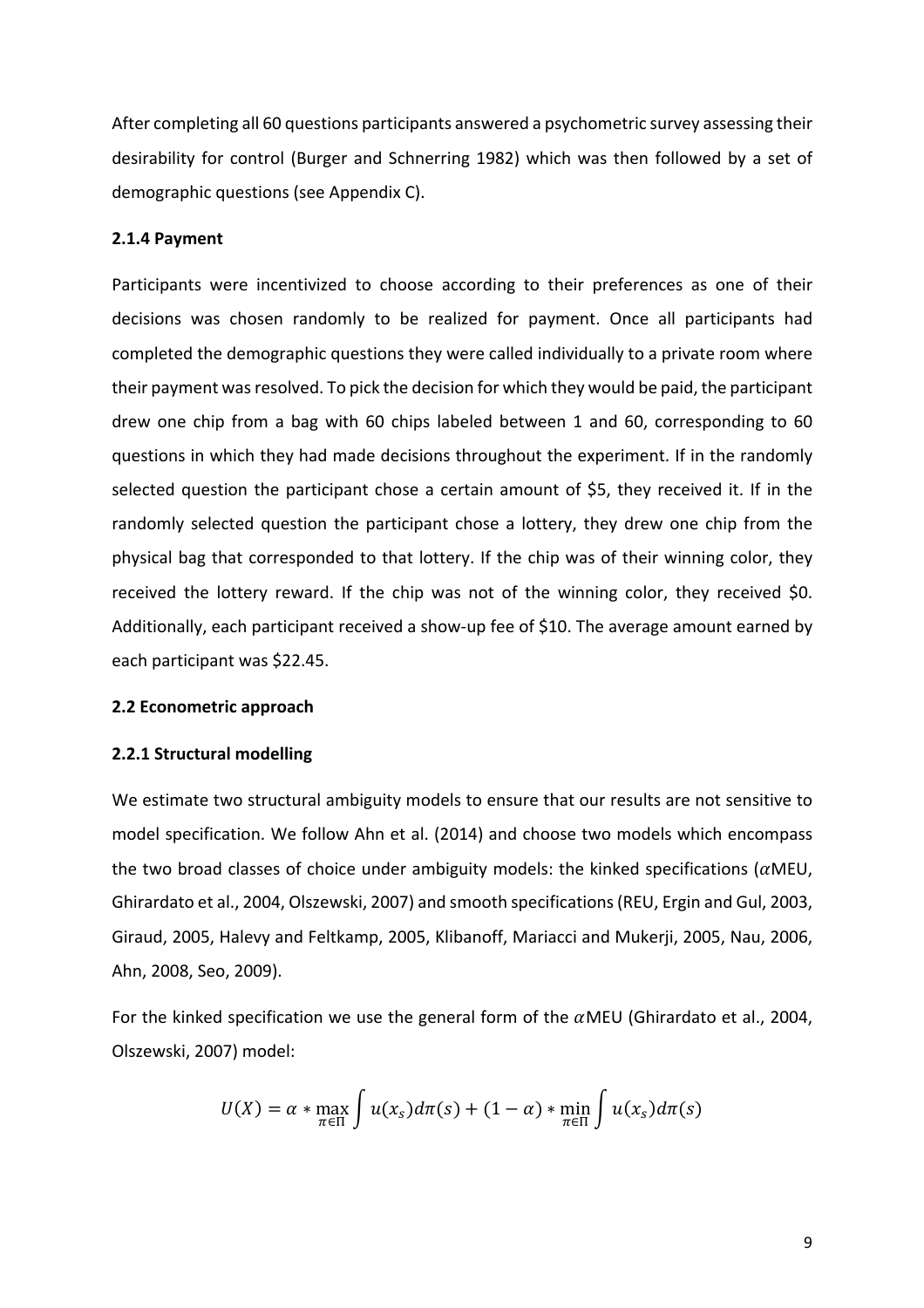where  $\Pi$  is a closed convex set of distributions over states  $S, \pi(s)$  is the probability of success in state s, and  $\alpha \in [0,1]$  reflects the weight assigned to the state giving the highest possible utility. The larger the value of  $\alpha$  the greater ambiguity tolerance exhibited.

As in Ahn et al. (2014) we assume that the set of priors  $\Pi$  is the entire set of distributions consistent with the objective information across different ambiguity levels  $A$ . We also specify that the utility function  $u$  takes the form:

$$
u(x)=x^{\rho}
$$

where  $\rho$  indexes the degree of risk tolerance. This leads to the following model:

$$
EU(x, A, \gamma, \alpha) = \alpha * \left[ \left( 0.5 + \frac{A}{2} \right) * x^{\rho} \right] + (1 - \alpha) * \left[ \left( 0.5 - \frac{A}{2} \right) * x^{\rho} \right]
$$

The first term in square brackets corresponds to the highest expected utility of a gamble which pays reward x with ambiguity level A, while the second term in square brackets corresponds to the lowest expected utility of a gamble which pays reward  $X$  with ambiguity level A. This is because the ambiguity level A is always centred at 0.5, so the state with the lowest expected utility occurs when the total number of ambiguous chips are all opposite to the participants' winning color. For  $A=0.5$ , the state with the lowest expected utility corresponds to a probability of success equal to 0.25, since the individual knows with certainty that at least 25 of the 100 poker chips are of their winning color.  $\alpha$  represents the degree of ambiguity tolerance because higher  $\alpha$  corresponds to more weight placed on the state with the highest possible chance of winning.

Unlike Ahn et al. (2014), when estimating the  $\alpha$ MEU model we do not impose a constraint on  $\alpha$ . This is because the illusion of control may distort participants' beliefs and/or preferences in such a way that makes their choices differ fundamentally from those not under the illusion of control. That is the illusion of control may make these individuals less rational or their decision data less suitable for conventional structural modelling. As such an  $\alpha$  less than 0 represents an individual who assigns an irrationally high weight to attaining the utility from the worst possible state. Similarly, an  $\alpha$  greater than 1 represents an individual who assigns an irrationally high weight to attaining utility in the best possible state.

In the case of no ambiguity, with an objective probability of success  $p$ , the model simplifies to: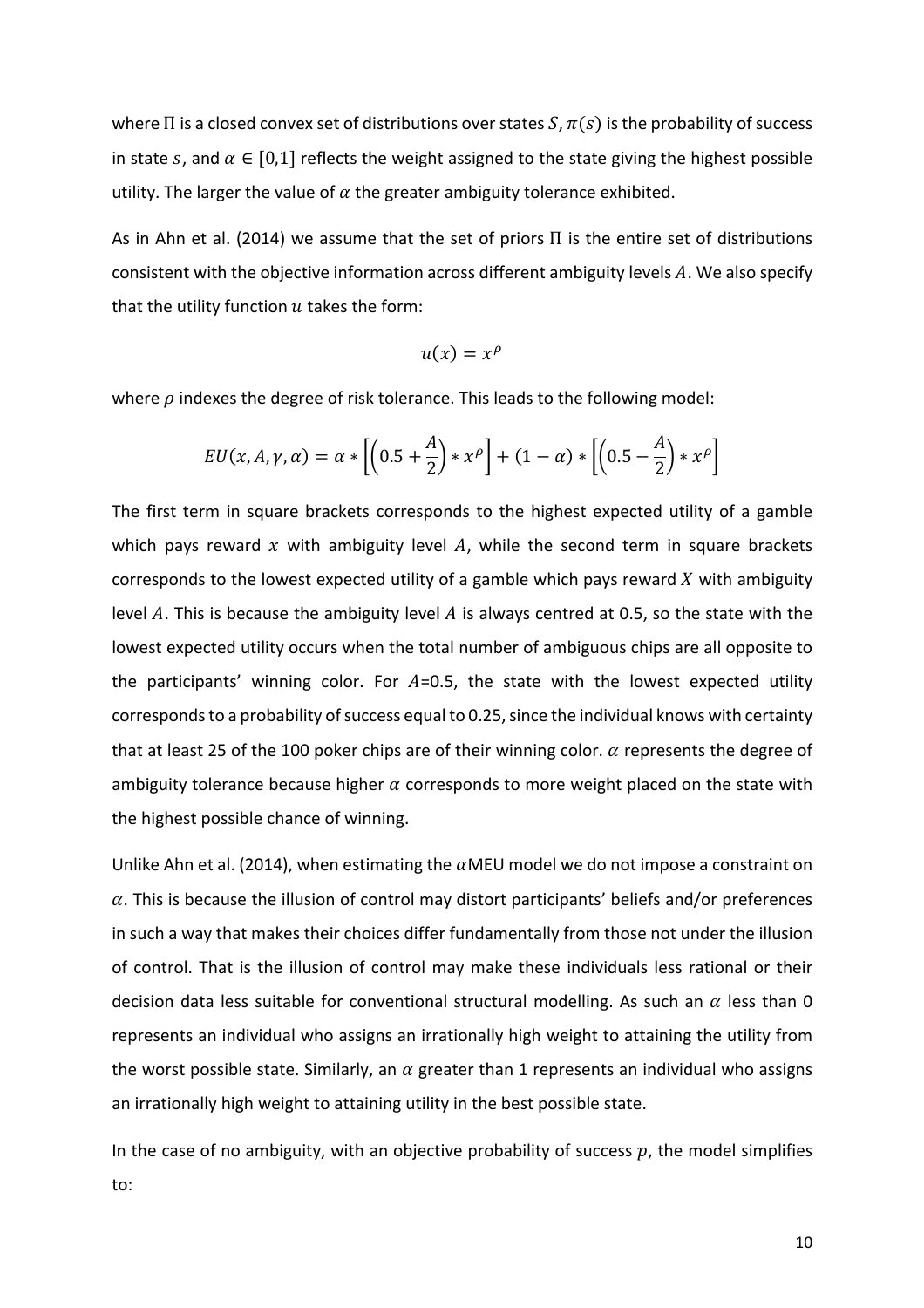$$
EU(x, p, \gamma) = p * x^{\rho}
$$

Our smooth specification is similar to that of Ahn et al. (2014) and is derived from the recursive expected utility (REU) model (Ergin and Gul, 2003, Giraud, 2005, Halevy and Feltkamp, 2005, Klibanoff, Mariacci and Mukerji, 2005, Nau, 2006, Ahn, 2008, Seo, 2009). The general form of the REU model is:

$$
EU(X) = \int_{\Delta S} \varphi \left( \int_S u(x_s) d\pi(s) \right) du(\pi)
$$

In contrast with the  $\alpha$ -maxmin model, the REU model is differentiable everywhere and assumes that agents have a subjective (second order) distribution  $\mu$  over the possible (first order) prior beliefs  $\pi$  over states S. The model can be summarised in the following way: for any one possible prior belief in  $\pi$ , the agent calculates their expected utility which is then transformed by a concave function  $\varphi$ . The agent then integrates over all possible prior beliefs in  $\pi$  with respect to their subjective distribution  $\mu$ . Risk aversion is captured by the concavity of the utility function with respect to any one possible prior belief in  $\pi$ . Ambiguity aversion is captured by the concavity of the transformation which occurs when integrating over all possible prior beliefs in  $\pi$  according to the agent's subjective beliefs captured by the distribution  $\mu$ .

Following Ahn et al. (2014) we make two simplifications regarding the REU model which allows for easier comparison with the  $\alpha$ -maxmin model. Firstly, we assume that:

$$
\varphi(z) = z^{\alpha}
$$

which mirrors the curvature of  $u$  and captures the concavity of the transformation over the subjective distribution  $\mu$ . Secondly, we assume that  $\mu$  is uniformly distributed over the set of possible priors consistent with the objective information across different ambiguity levels  $A$ . This results in the following REU parameterisation:

$$
EU(x, A, \gamma, \alpha) = \int_{0.5 - \frac{A}{2}}^{0.5 + \frac{A}{2}} (\pi_1 * x^{\rho})^{\alpha} d\pi_1
$$

The term inside the parentheses is the expected utility of a gamble which pays reward  $x$  with probability of success  $\pi_1$ . The integral ranging from  $0.5 - \frac{A}{2}$  to  $0.5 + \frac{A}{2}$  takes the expectation of these transformed expected utilities with respect to the uniform distribution for  $\pi_1$ . In our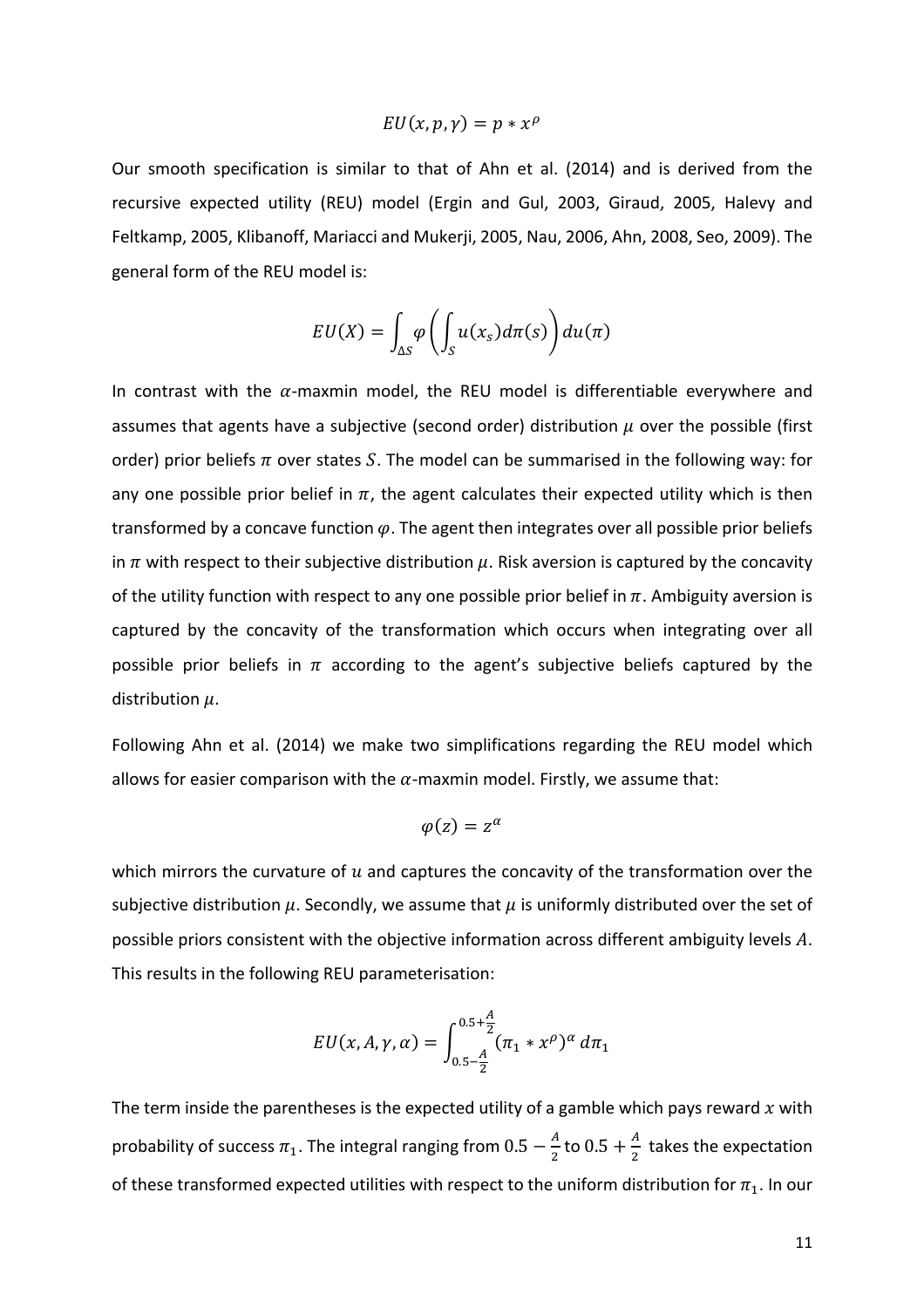specification of  $\varphi$ , ambiguity aversion corresponds to  $\alpha < 1$ , ambiguity neutrality to  $\alpha = 1$ , and ambiguity seeking to  $\alpha > 1$ .

As in the kinked specification, when no ambiguity is present and there is an objective probability of success  $p$ , the model simplifies to:

$$
EU(x, p, \gamma) = p * x^{\rho}
$$

In both the  $\alpha$ MEU and REU specifications we use a logistic choice function where the probability of choosing a lottery is given by:

$$
P(chose lottery) = \frac{1}{1 + e^{(EU(X,p,A) - EU(\$5))}}
$$

We use maximum likelihood estimation to fit the data using Stata following Harrison et. al. (2008).

For the aggregate level analysis, we measure the effect of the illusion of control in both the  $\alpha$ MEU and REU specifications by allowing the risk tolerance parameter  $\rho$  and ambiguity tolerance parameter  $\alpha$  to vary with the treatment in the following way:

$$
\rho = \rho_{constant} + \rho_{IOC}I
$$

$$
\alpha = \alpha_{constant} + \alpha_{IOC}I
$$

where *I* is an indicator variable equal to 1 in all decisions (risky and ambiguous) made in the illusion of control treatment and 0 otherwise.  $\rho_{\text{10C}}$  measures the effect of the illusion of control treatment on risk tolerance and  $\alpha_{\text{loc}}$  the effect of illusion of control on ambiguity tolerance. All parameters are estimated jointly at the same time from all decisions made by the participant. For both the  $\alpha$ MEU and REU specification we use the aggregate level data of 219 participants, who each made 60 decisions, leaving us with a total sample size of 13140.

In the individual level analysis, we estimate the  $\alpha$ MEU and REU specification for each participant separately and then examine distributional differences in risk and ambiguity tolerance estimates between participants allocated into either the illusion of control or random treatments. Since all participants answered the 30 questions involving risky lotteries, we also compare the results of the  $\alpha$ MEU and REU specifications between sequential or joint estimation of their risk and ambiguity tolerance. In sequential estimation, the first 30 questions are used to calculate participants' risk tolerance, which we then hold as constant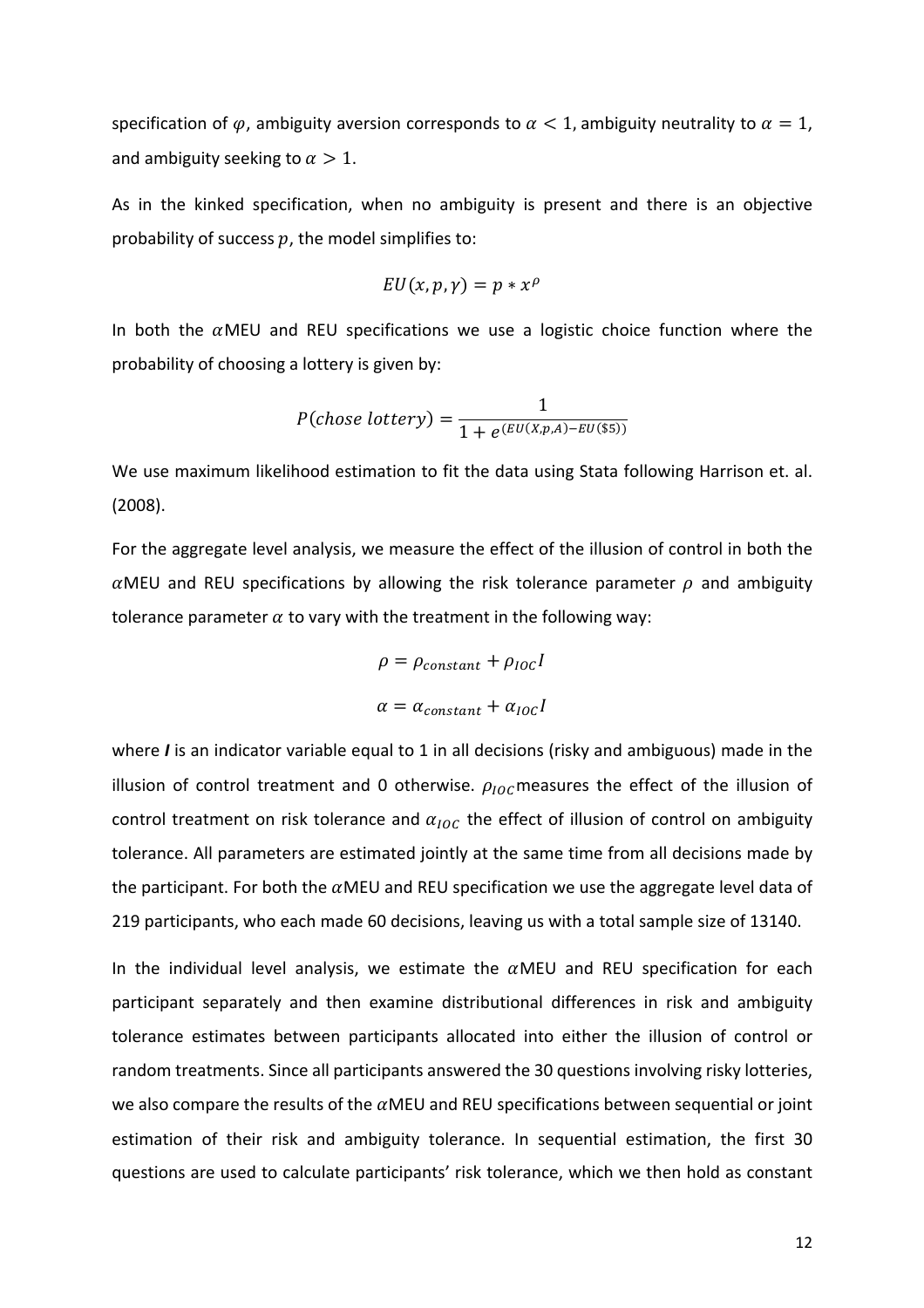when estimating their ambiguity tolerance in the second set of 30 questions<sup>5</sup>. For joint estimation, we use all 60 questions to jointly estimate participants' risk and ambiguity tolerance simultaneously.

If hypothesis 1 is true, and the illusion of control increases ambiguity tolerance, we expect a positive coefficient for  $\alpha_{\text{loc}}$  in the  $\alpha$ MEU specification and a positive coefficient for  $\alpha_{\text{loc}}$  in the REU specification. This is because in the  $\alpha$ MEU model, greater levels of  $\alpha$  corresponds to more weight being assigned to the best possible state, and hence increased ambiguity tolerance, while in the REU specification, higher levels of  $\alpha$  lead to a less concave transformation of the expected utility within any one state, representing more tolerance to mean preserving spreads and hence increased ambiguity tolerance.

#### 2.2.2 Non-parametric analysis

To confirm that our results do not depend on the assumptions of the structural models, we calculate proportions of the lottery choices to capture how often participants selected risky and ambiguous lotteries over the certain payout of \$5. We compare these proportions in Random and IOC treatments using unpaired t-tests and report one-sided p-values. We also run logistic regressions with a participant's choice in each of the questions as the dependent variable and participants' characteristics as controls. Our dependent variable is equal to 1 if the participant selected a lottery and equal to 0 if the participant selected \$5. We cluster standard errors in the logistic regressions on the level of participant.

### **3. Results**

The demographic characteristics of the participants were in general well-balanced across the treatments. Participants in the Random Risk and IOC Risk conditions were not different based on gender, age, self-reported wealth, budget, number of siblings, propensity to gamble, and psychometric survey scores assessing participant's desirability for control (see Table 2). The proportion of men is slightly higher in the IOC Ambiguity treatment than in the Random Ambiguity treatment (0.542 vs. 0.411), a difference significant at the 10% level in an unpaired two-sided t-test and present only in the Random Risk treatments (see gender composition in

<sup>&</sup>lt;sup>5</sup> Ex-ante this approach is not appropriate because the illusion of control may affect individuals' risk tolerance. However, we proceed with this analysis because we found there was no effect of the illusion of control on risk tolerance.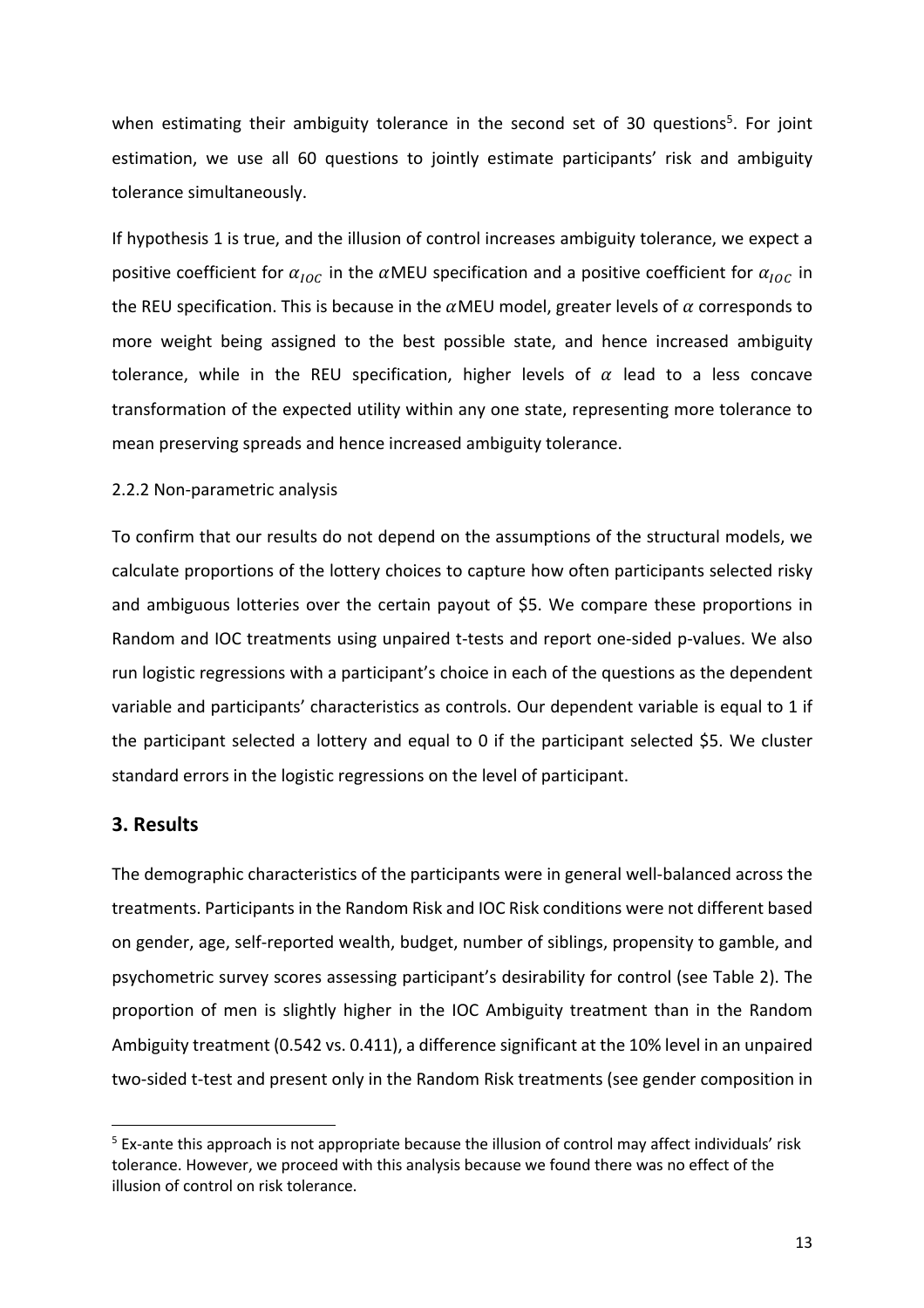Table 1). We discuss this in detail in section 3.3. On all other characteristics, there were no differences between the participants in the Random Ambiguity and IOC Ambiguity treatments (see Table 3).

[Table 2 here]

[Table 3 here]

#### **3.1 Structural modelling**

#### **3.1.1 Aggregate level**

Our aggregate level structural analysis consistently shows that participants are more ambiguity tolerant under the illusion of control (Table 4). The results are consistent across the  $\alpha$ MEU and REU specifications. The top panel of Table 4 shows clear evidence of risk aversion  $(\rho < 1)$  and no evidence that the illusion of control significantly increases risk tolerance for either the  $\alpha$ MEU or REU specification. In contrast the bottom panel of Table 4 shows that the illusion of control increases ambiguity tolerance. We find that participants are ambiguity averse under both the  $\alpha$ MEU specification ( $\alpha < 0.5$ ) and the REU specification ( $\alpha < 1$ ) and that being under the illusion of control increases ambiguity tolerance for both models. In the case of the  $\alpha$ MEU specification this corresponds to a positive coefficient on  $\alpha_{loc}$  (p<0.05, two-sided unpaired t-test), which represents more weight on the best possible state under the illusion of control. In the REU specification the positive coefficient on  $\alpha_{\text{loc}}$  (p<0.05, twosided unpaired t-test) represents a less concave transformation of utility and hence increased tolerance to mean preserving spreads in utility.

[Table 4 here]

### **3.1.2 Individual level**

Individual-level structural estimates support our aggregate level results. There is no significant difference in the distribution of individuals' risk tolerance parameters depending on whether they are in the IOC Risk or Random Risk treatment according to the Kolmogorov Smirnov (KS) test (p>0.1) (see Figure 2). In contrast, there is a significant difference in the distribution of participants' ambiguity tolerance depending on whether they are assigned to the IOC Ambiguity or Random Ambiguity treatment. This holds for both the sequential and joint estimation of the  $\alpha$ MEU model (for both p<0.1, KS test) and for the sequential estimation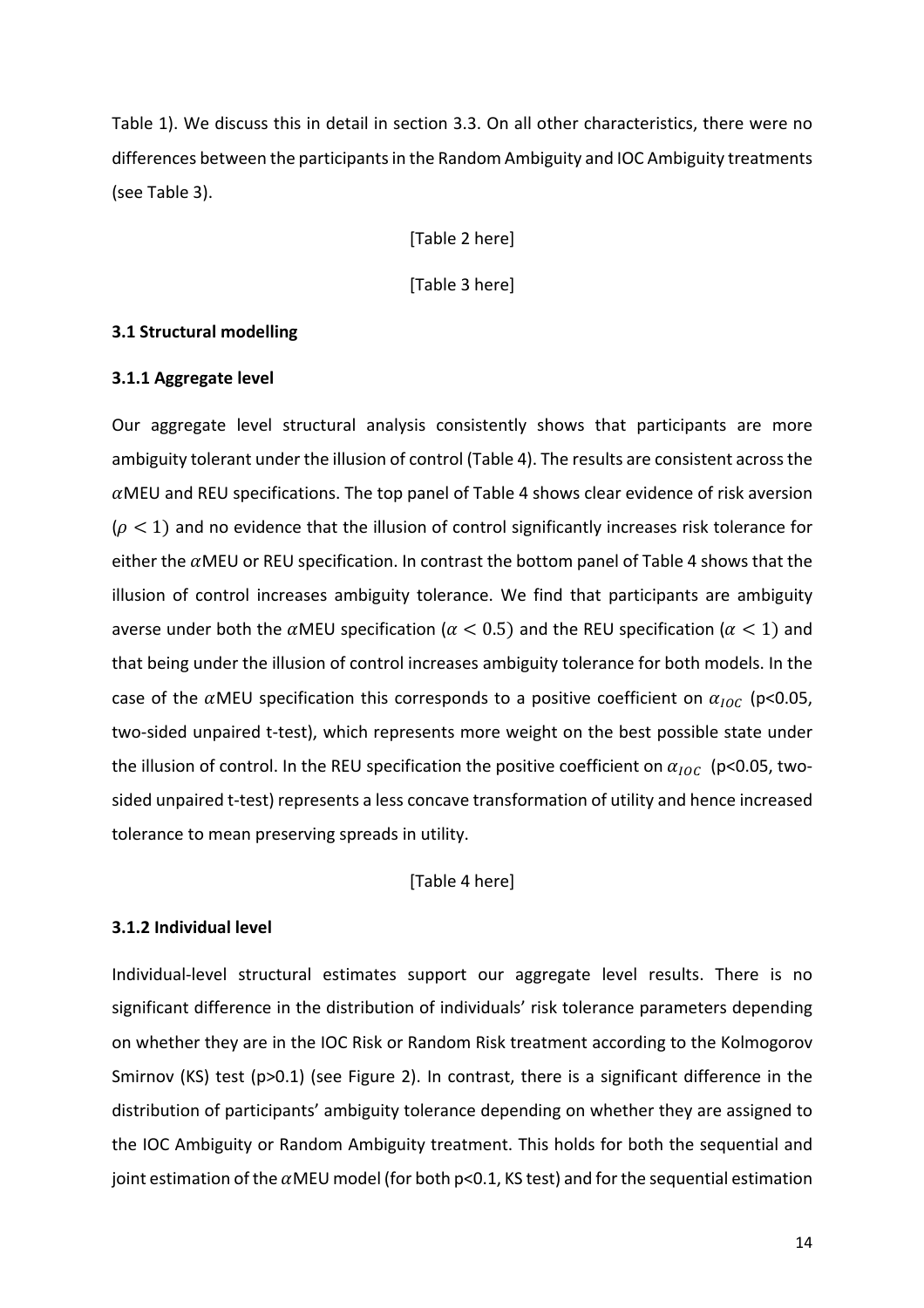of REU (p<0.05, KS test) (see Figure 3). In the joint estimation of REU model, the significance idisappears ( $p>0.1$ , KS test) possibly due to a reduction in sample size.<sup>6</sup>

[Figure 2 here]

[Figure 3 here]

### **3.2 Non-parametric analysis**

Our non-parametric analysis based on the proportions of lottery choices is consistent with the results obtained in structural estimation.

### **3.2.1 Ambiguous lottery choices**

Participants for whom the winning color is randomly determined by a volunteer choose the ambiguous lottery less often (55.1% of the time) than those who could pick their winning color (59.4%, p=0.028). Figure 4A illustrates the result. Moreover, participants in the IOC treatment select the ambiguous lottery more often on average at all ambiguity levels (see Figure 5A) and all reward levels (see Figure 6A). In Table 5 we show in a logistic regression analysis that the effect is robust to a variety of controls. Participants are more likely to choose ambiguous lotteries in the IOC treatment. This holds whether we control for a participants' risk tolerance (captured as the proportion of risky choice scenarios in which they selected the lottery instead of the safe option in Table 5 model (2)) or not (Table 5, model (1)).

[Figure 4 here]

[Figure 5 here]

[Figure 6 here]

 $6$  201 participants' risk and ambiguity tolerance parameters are identified under REU model using joint estimation compared to 212 under  $\alpha$ MEU model. The convergence is better under sequential estimation (214 participants have their risk tolerance and 213 have their ambiguity parameters identified under both ambiguity models). The results are qualitatively the same (but insignificant) when we focus on the subsample of participants for whom the risk and ambiguity tolerance parameters are identified using both the  $\alpha$ MEU and REU models and when removing those who violated the first-order stochastic dominance or always chose risky or safe option or had multiple switching points.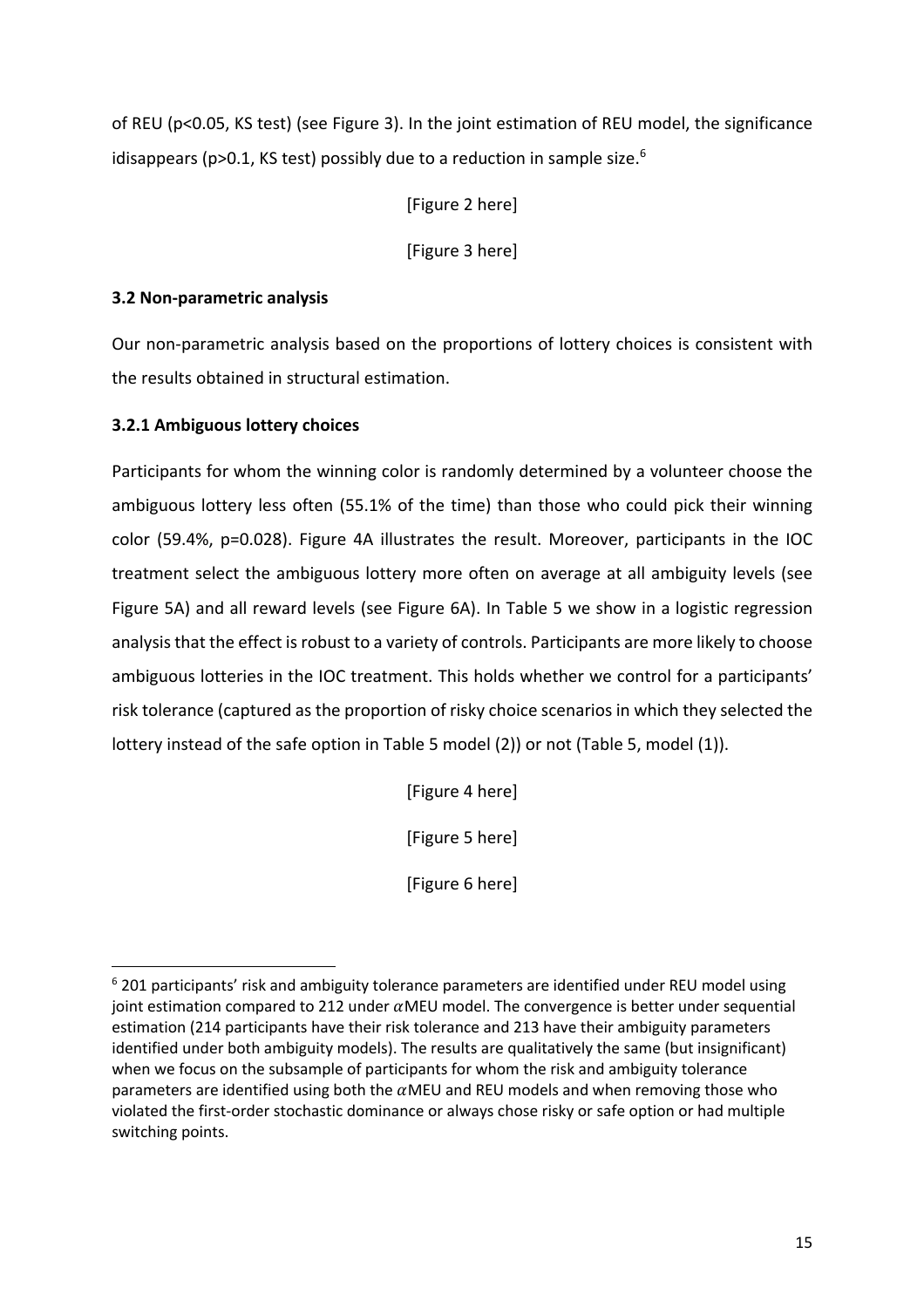### [Table 5 here]

### **3.2.2 Risky lottery choices**

Participants do not choose risky lotteries more often when they can choose their winning color versus when the winning color was randomly determined by a third-party volunteer (0.613 vs. 0.614, p=0.504; see Figure 4B). While participants on average consistently select ambiguous lotteries more often for every reward and ambiguity level (see Figure 5A and 6A), such a pattern does not emerge in questions with risky lotteries (see Figure 5B and 6B). This leads us to conclude that risk tolerance is not affected by our IOC treatment.

Since participants are well-balanced on their characteristics between the Random Risk and IOC Risk treatments (Table 2), we do not expect any confounding factors in our analysis. This is confirmed in the regression analysis presented in Table 6. Whether we control for participants' characteristics (Table 6, model 2), interact participants' characteristics with the treatment (Table 6, model 3), or do not include these control variables (Table 6, model 1), the illusion of control treatment does not affect the propensity to choose risky gambles.

### **3.3 Gender and illusion of control**

Given that there is no evidence in the existing literature that the illusion of control is gender specific, it was not our initial intention to investigate gender. However, because the proportion of men in the Random Risk / IOC Ambiguity treatments is larger, by chance, than the proportion of men in the Random Risk / Random Ambiguity treatments (Table 3)<sup>7</sup> and men in our sample choose ambiguous lotteries more often than women, we conducted some robustness checks to make sure that our conclusions are not driven by differences in gender composition across treatments.

Firstly, note that if our results are driven by the larger proportion of men in in the Random Risk / IOC Ambiguity than in the Random Risk / Random Ambiguity treatment, we should see a strong IOC treatment effect in this group of men. To the contrary, across the four t-test that we conducted, one for each gender and risk treatment, we find the effect to be the weakest

<sup>&</sup>lt;sup>7</sup> Note that the number of men in IOC Risk / Random Ambiguity and IOC Risk / IOC Ambiguity is the same.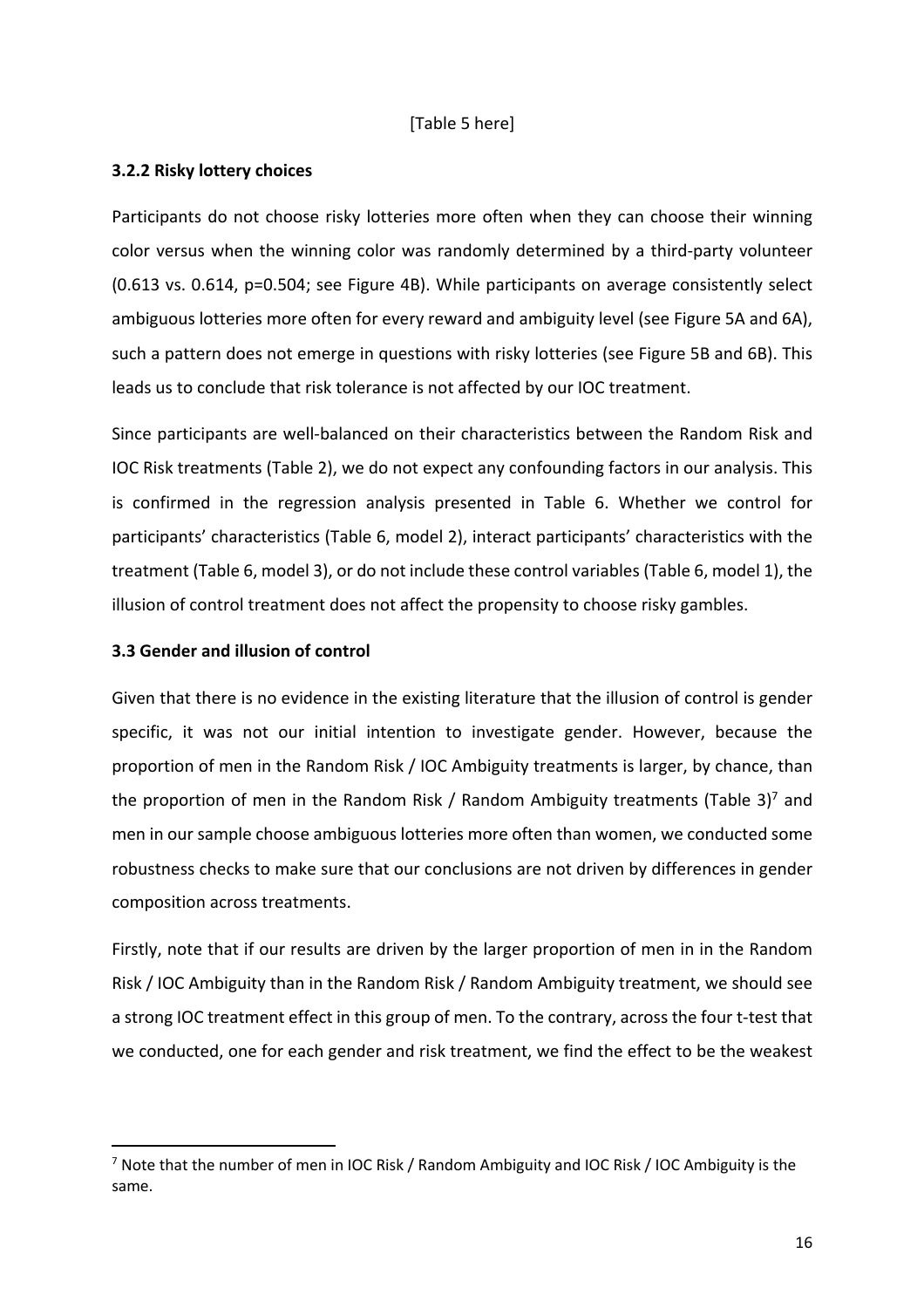in this group.<sup>8</sup> Secondly, our logistic regression presented in Table 5 shows that the positive effect of the illusion of control on the tendency to choose ambiguous gambles persists when we control for gender (model (3)) and that the interaction of gender and IOC Ambiguity treatment (model (4)) is not significant. In addition to the interaction between male and the IOC Ambiguity treatment, we also interacted the IOC treatment with other participants' characteristics collected in our post experimental questionnaire and found that none of these modulated the effect of the illusion of control (Table 5 model (4)), except that perhaps surprisingly those with a higher desire for control responded to the treatment less strongly.

### **4. Discussion**

We find no effect for the illusion of control on choice under risk, but a significant increase in ambiguity tolerance under the illusion of control. The results of our non-parametric analysis align with those using structural modelling. Our structural models suggest that ambiguity tolerance is increased under the illusion of control on both the aggregate and individual level. This stark contrast in the effect of the illusion of control on choice under risk compared to choice under ambiguity can explain why economists have found no effect for the illusion of control despite the wealth of literature in psychology suggesting a positive effect on risk taking (Stefan and David, 2013). Studies in economics have only studied the illusion of control in choice under risk, whereas studies in psychology did not distinguish between risk and ambiguity. Our results suggest that the mechanisms driving the illusion of control rely on the unknown probability distributions, which have not featured in previous studies within economics.

Possible explanations for the illusion of control suggested in the literature are the distortion of beliefs and source preference (Abdellaoui et al., 2011; Hong and Sagi, 2006; Tversky and Wakker, 1995). Li (2011) presented evidence that in risky choice the illusion of control is not consistent with the distortion of beliefs as his experimental manipulation does not change

<sup>8</sup> In Random Risk treatments men chose ambiguous lottery 62.3% under IOC versus 62.1% in Random (p=0.478) and women chose ambiguous lottery in IOC 61.5% versus 53.3% in Random (p=0.045). For completeness, we report that in the IOC Risk treatments, for men these numbers are 59.7% versus 55.7% (p=0.181) and for women 54.5% versus 51.8% (p=0.270). While not statistically significant in all analyses, the effect of the illusion of control on the proportion of times men and women chose the ambiguous lotteries is always positive.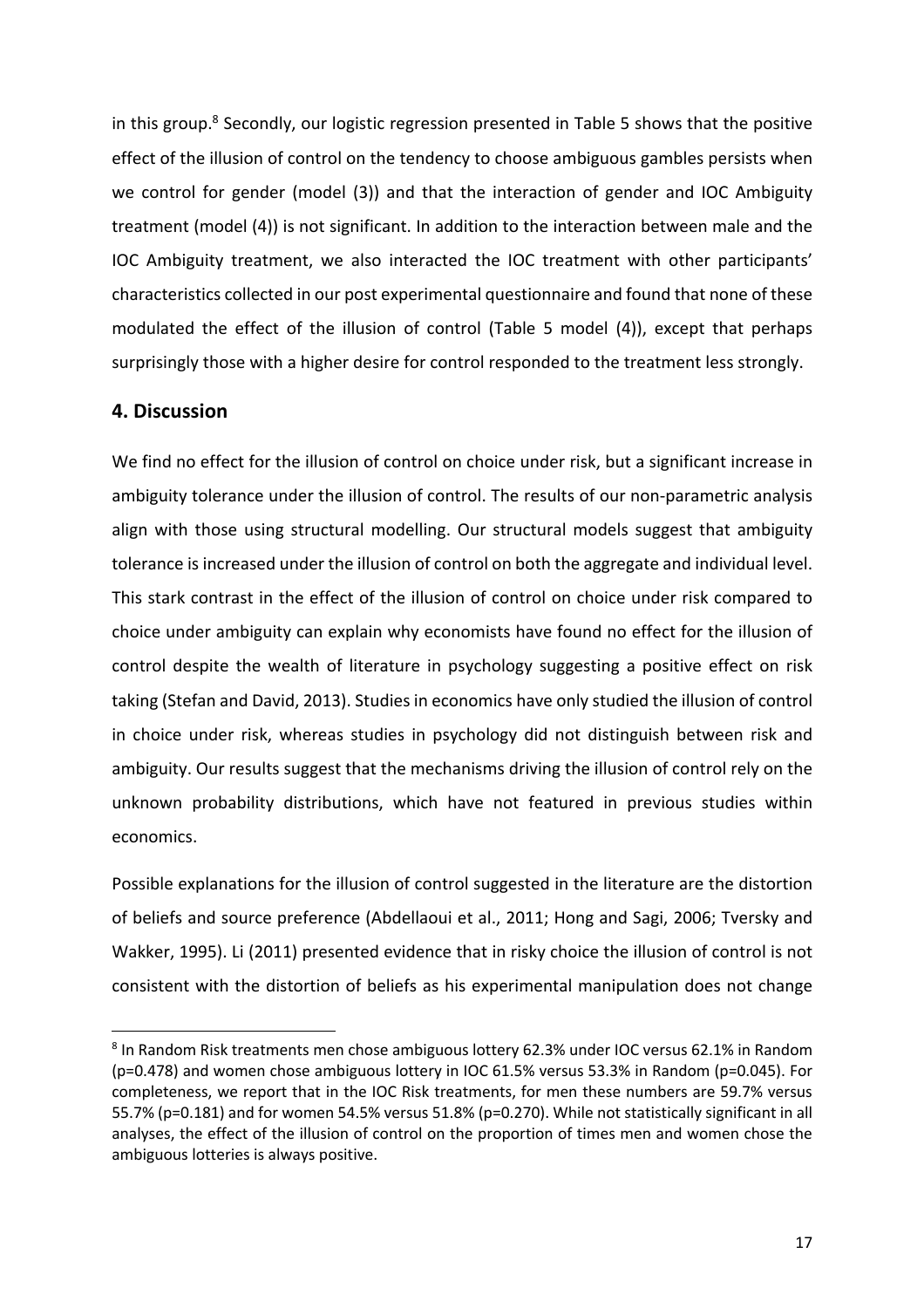people's perception of winning probability. Therefore, Li (2011) argued that the effect should be attributed to source preference, that is preferring one source of uncertainty (e.g., choosing numbers herself) to another (e.g., numbers randomly generated by the computer). Our experimental findings are not consistent with the source preference explanation. If our participants exhibited source preference and assuming that source preference is the same for ambiguous and risky lotteries, we should observe the effects of the illusion of control both in risky and ambiguous choice, but we do not. Our finding that the experimentally induced illusion of control increases the uptake of ambiguous lotteries, but not risky lotteries intuitively fits with the distortion of beliefs explanation. In ambiguous lotteries, the probability of winning is presented as a range of possible winning probabilities leaving participants more freedom in choosing their own winning probability. In contrast, for the illusion of control to work in risky lotteries, it would have to be that participants believe the odds of winning are not the ones communicated by the experimenter.

Langer in her original study (1975) proposed the skill confusion hypothesis, which suggests that the illusion of control occurs because people mistake chance situations for skill situations due to similar task characteristics. It is hard to reconcile this explanation with our results though because in both the ambiguous and risky conditions the illusion of control is induced via the same task (picking a winning color) but the results differ across these two settings. Finally, the control heuristic theory (Thompson et al. 2007) which consolidates upon Langer's skill confusion hypothesis does not apply to our setting. The theory suggests that when people see a connection between their actions and the outcome of the task they're involved in, and the outcome of the task is one they intended, they will have higher perceptions of control. In our task, the realization of participants' actions did not occur until after all questions were answered, meaning that the control heuristic theory also cannot explain our findings.

Given that the distortion of beliefs seems to best explain the effect of the illusion of control in our study, we are left asking how this explanation fits within our structural models. In both the  $\alpha$ MEU and REU models we assume for the sake of identification of individuals' ambiguity tolerance that their set of possible prior beliefs are consistent with the objective information presented. This leads to a different interpretation of the ambiguity tolerance parameter, and therefore the effect of the illusion of control, in both models. In the  $\alpha$ MEU model, the positive effect of the illusion of control on ambiguity tolerances corresponds to an individual assigning

18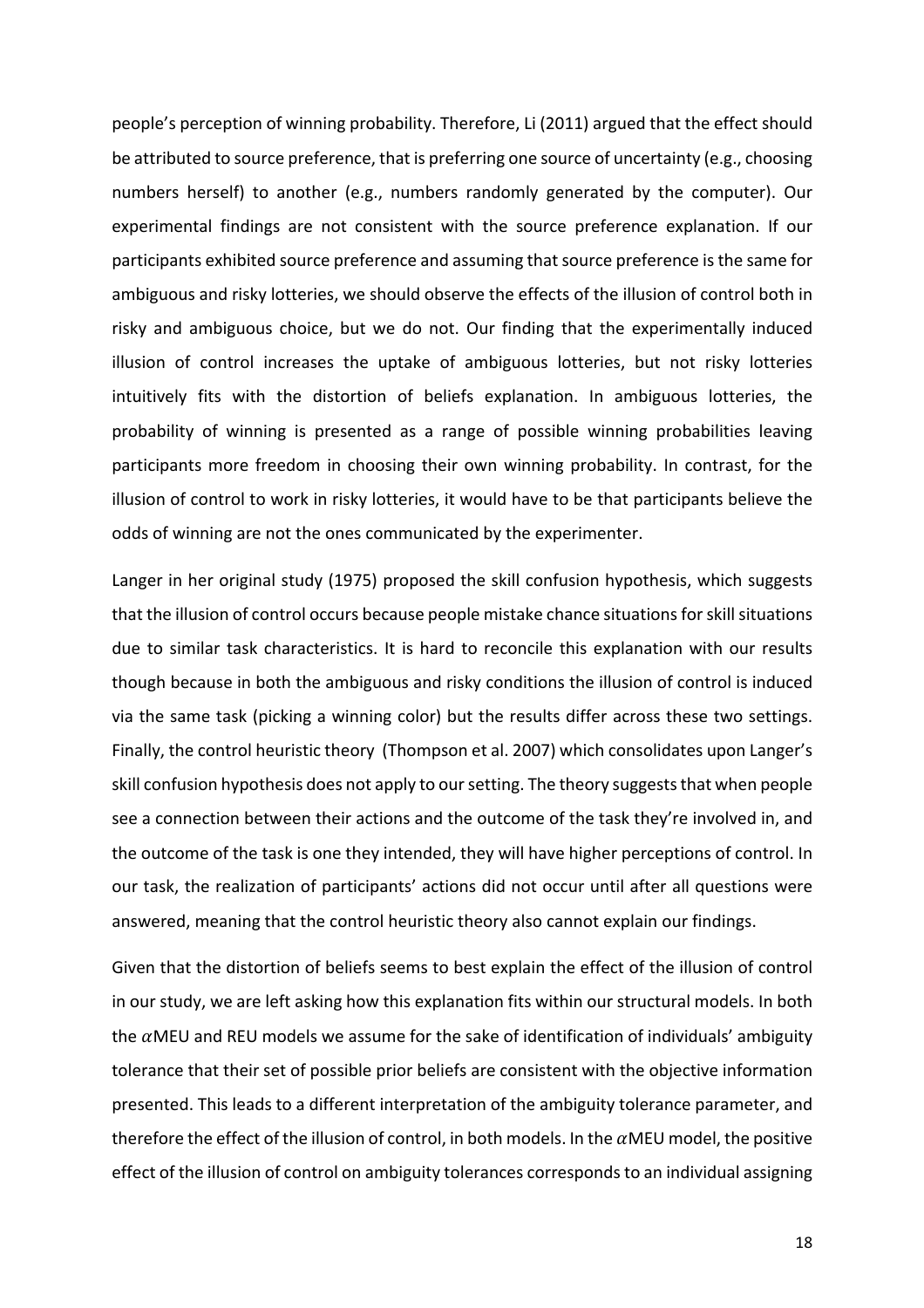more weight to the best possible state, whereas in the REU model it corresponds to a less concave transformation of utility within a given state. When this identifying assumption is relaxed, we cannot separate individuals' ambiguity tolerance from the ambiguity they perceive in the decision problem. If we instead allow individuals' priors to vary, the ambiguity tolerance parameter reflects the degree of optimism. This interpretation of the ambiguity tolerance parameter is more congruent with the illusion of control distorting individuals' subjective beliefs, as it suggests that under the illusion of control individuals become more optimistic about their probability of success, rather than changing the utility they receive from ambiguous states.

Regardless of how this effect is interpreted, of primary methodological concern is that the illusion of control does increase ambiguity tolerance. This is an important methodological result as it suggests that studies which use choice as a means of dispelling participant distrust are over-estimating individuals' true ambiguity tolerance. In our study, participants who did not get to choose their winning color poker chip had it randomly determined by a third-party volunteer unrelated to the study. These participants were not induced with an illusion of control and should have been equally distrustful of the experimenters, since there was no way the experimenters could alter the ambiguous bags after their winning color was determined. The results of our study suggest that such a random device should be implemented when possible to avoid inducing an illusion of control. Future research should consolidate this notion by investigating whether other skill-based characteristics known to induce the illusion of control, and commonly featured in choice under ambiguity tasks, such as involvement, familiarity, practice and competition (Langer, 1975), increase ambiguity tolerance in a similar way.

The real-world applications of our results extend most obviously to the gambling literature, where the effect of illusory control on risk taking behavior has been consistently observed. In the case of electronic gambling machines (EGMs), where the probability of success is usually unknown to individuals, the addition of so-called "skill" components<sup>9</sup> to pure games of chance have been found to induce erroneous cognitions about their function and their effect on individuals' probability of success (Dixon et al. 2018). Our findings suggest that such illusory

<sup>&</sup>lt;sup>9</sup> These skill components, such as stop buttons, are not expected to affect the likelihood of winning in EGMs.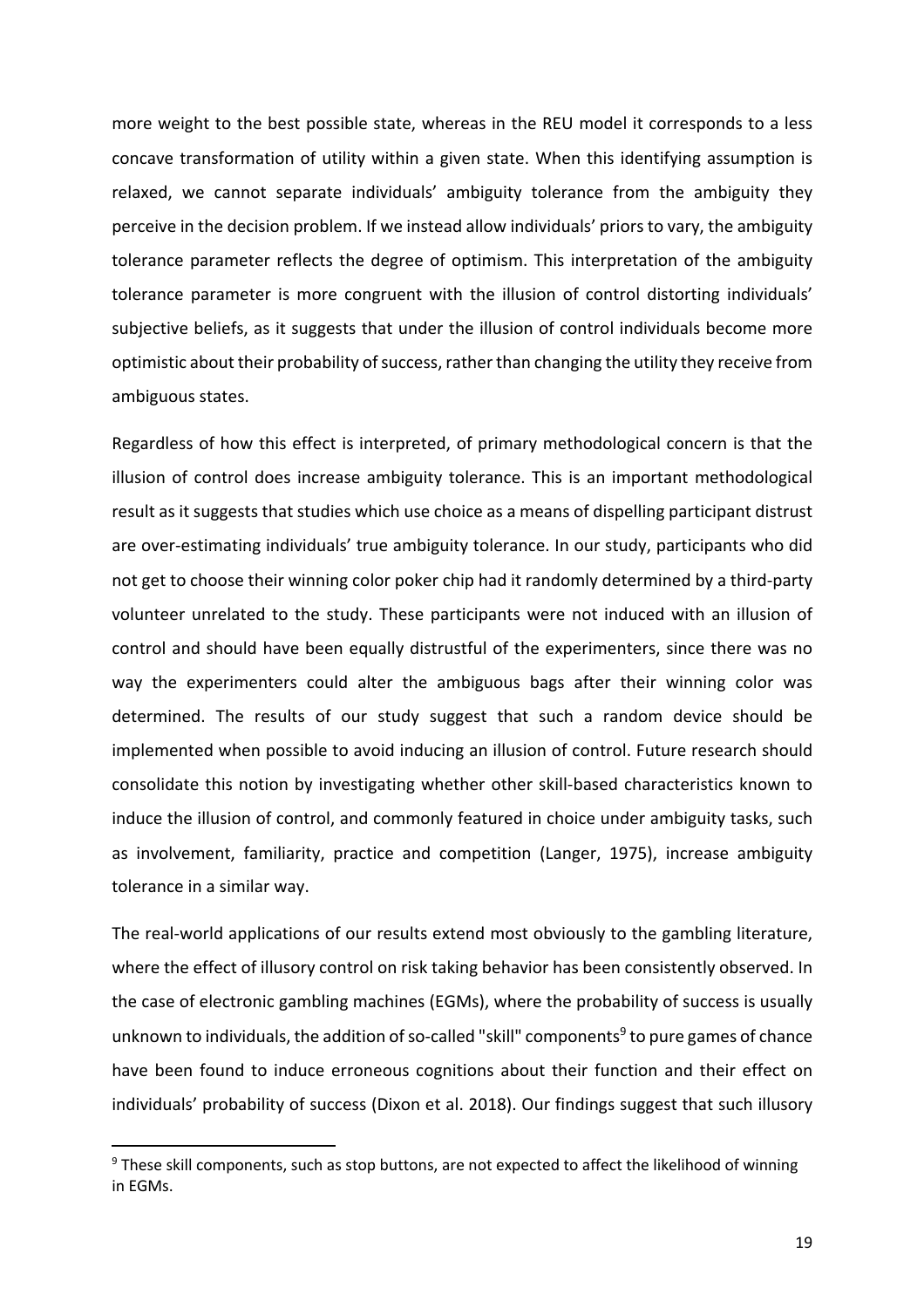skill components increase individuals' likelihood to engage in risk-taking behavior due to a distortion of beliefs when the probability of success is unclear. These implications may extend into emerging research into skill-based gambling machines (SGMs) where legitimate skill components offer individuals trivial rewards, improved probabilities of success, or greater payoffs (Pickering, Philander, and Gainsbury 2020). Giving individuals control over some aspect of their bet may create an illusion of control over other aspects as well. As long as the probability of success is unclear in SGMs, this illusory control may, in a similar way as EGMs, increase individuals' propensity to engage in gambling.

### **5. Conclusion**

The implications of our study are clear. The illusion of control does not increase risk taking when probability distributions are known but increases risk taking when probability distributions are unknown. It is most likely that this occurs due a distortion of beliefs when under the illusion of control. As a result, individuals should be mindful when exposed to skillbased characteristics in pure chance tasksto avoid engaging in risk taking behavior when they otherwise wouldn't. Similarly, when designing decision tasks to estimate individuals' ambiguity tolerance, experimenters should avoid using choice as a means of inducing the illusion of control.

### **References**

Abdellaoui, M., Diecidue, E., & Öncüler, A. (2011). Risk Preferences at Different Time Periods: An Experimental Investigation. Management Science, 57, 975-987. doi:10.1287/mnsc.1110.1324

Ahn, D., Choi, S., Gale, D., & Kariv, S. (2014). Estimating ambiguity aversion in a portfolio choice experiment. Quantitative Economics, 5(2), 195-223. doi:https://doi.org/10.3982/QE243

Burger, J. M., & Schnerring, D. A. (1982). The effects of desire for control and extrinsic rewards on the illusion of control and gambling. Motivation and Emotion, 6(4), 329-335. doi:10.1007/BF00998189

Charness, G., & Gneezy, U. R. I. (2010). PORTFOLIO CHOICE AND RISK ATTITUDES: AN EXPERIMENT. Economic Inquiry, 48(1), 133-146. doi:https://doi.org/10.1111/j.1465-7295.2009.00219.x

Charness, G., Karni, E., & Levin, D. (2013). Ambiguity attitudes and social interactions: An experimental investigation. Journal of Risk and Uncertainty, 46(1), 1-25. Retrieved from http://www.jstor.org/stable/41761436

David, S. A. (2008). Ambiguity without a State Space. The Review of Economic Studies, 75(1), 3-28. Retrieved from http://www.jstor.org/stable/4626186

Dixon, M. J., Larche, C. J., Stange, M., Graydon, C., & Fugelsang, J. A. (2018). Near-Misses and Stop Buttons in Slot Machine Play: An Investigation of How They Affect Players, and May Foster Erroneous Cognitions. Journal of Gambling Studies, 34(1), 161-180. doi:10.1007/s10899-017-9699-x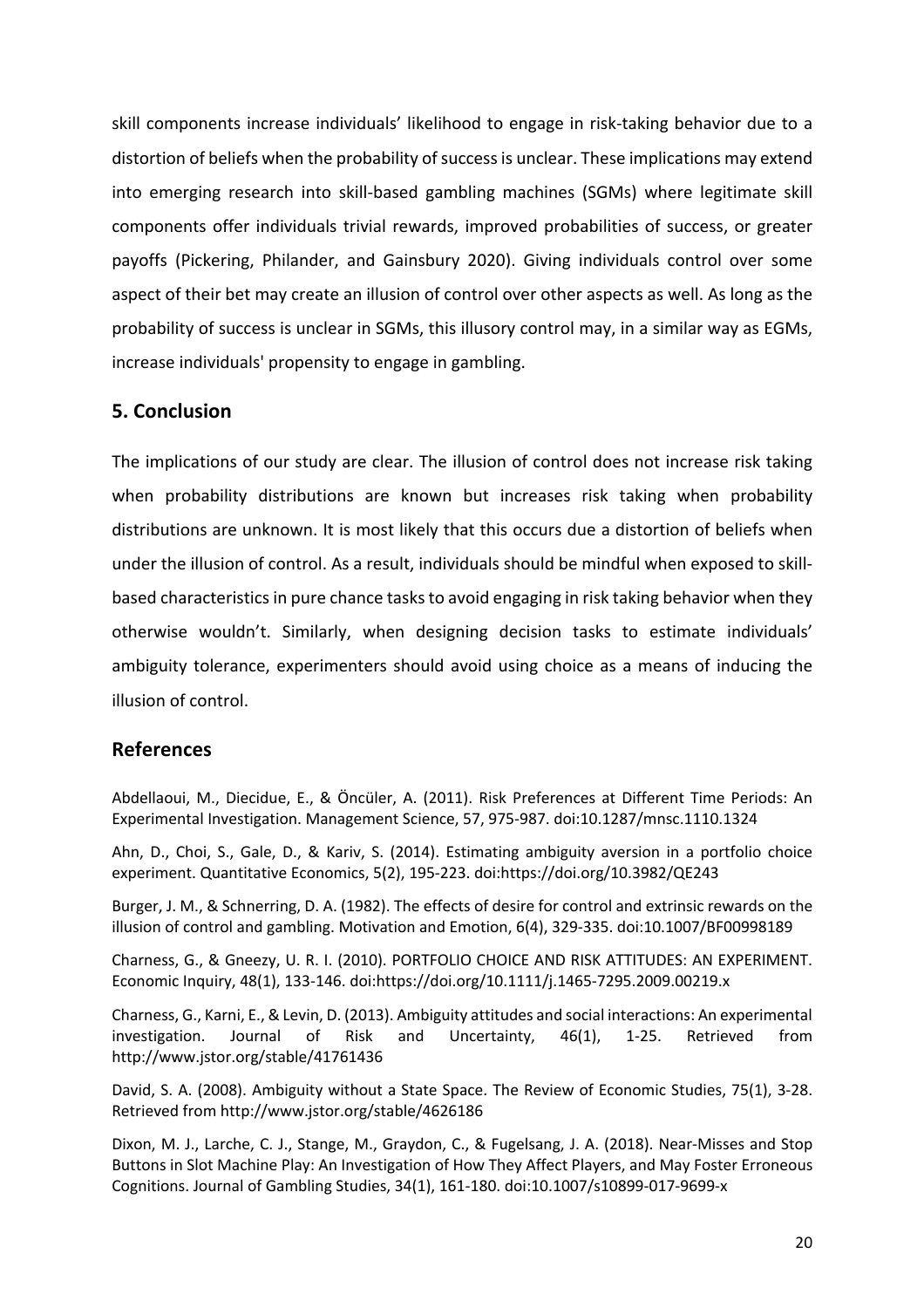Ergin, H., & Gul, F. (2003). A Subjective Theory of Compound Lotteries.

Filippin, A., & Crosetto, P. (2016). Click'n'Roll: No Evidence of Illusion of Control. De Economist, 164(3), 281-295. doi:10.1007/s10645-016-9282-3

Ghirardato, P., Maccheroni, F., & Marinacci, M. (2004). Differentiating ambiguity and ambiguity attitude. Journal of Economic Theory, 118(2), 133-173. Retrieved from https://EconPapers.repec.org/RePEc:eee:jetheo:v:118:y:2004:i:2:p:133-173

Giraud, R. (2005). Objective Imprecise Probabilistic Information, Second Order Beliefs and Ambiguity Aversion: an Axiomatization. Paper presented at the ISIPTA.

Greiner, B. (2004). An Online Recruitment System for Economic Experiments. Forschung und wissenschaftliches Rechnen 2003, 63.

Halevy, Y., & Feltkamp, V. (2005). A Bayesian Approach to Uncertainty Aversion. The Review of Economic Studies, 72(2), 449-466. Retrieved from http://www.jstor.org/stable/3700659

Harrison, G., Lau, M., Rutström, L., & Wilcox, N. (2008). Maximum likelihood estimation of utility functions using Stata.

Hong, C. S., & Sagi, J. S. (2006). Event Exchangeability: Probabilistic Sophistication Without Continuity or Monotonicity. Econometrica, 74(3), 771-786. doi:https://doi.org/10.1111/j.1468- 0262.2006.00682.x

Klibanoff, P., Marinacci, M., & Mukerji, S. (2005). A Smooth Model of Decision Making under Ambiguity. Econometrica, 73(6), 1849-1892. Retrieved from http://www.jstor.org/stable/3598753

Kocher, M., Lahno, A. M., & Trautmann, S. (2018). Ambiguity aversion is not universal. European Economic Review, 101(C), 268-283. Retrieved from https://EconPapers.repec.org/RePEc:eee:eecrev:v:101:y:2018:i:c:p:268-283

Langer, E. J. (1975). The illusion of control. Journal of Personality and Social Psychology, 32(2), 311- 328. doi:10.1037/0022-3514.32.2.311

Li, K. K. (2011). Preference towards control in risk taking: Control, no control, or randomize? Journal of Risk and Uncertainty, 43(1), 39-63. doi:10.1007/s11166-011-9122-4

Nau, R. F. (2006). Uncertainty Aversion with Second-Order Utilities and Probabilities. Management Science, 52(1), 136-145. Retrieved from http://www.jstor.org/stable/20110489

Olszewski, W. (2007). Preferences over Sets of Lotteries. The Review of Economic Studies, 74(2), 567- 595. Retrieved from http://www.jstor.org/stable/4626151

Philander, K. S., & Gainsbury, S. M. (2021). Overconfidence in Understanding of How Electronic Gaming Machines Work Is Related to Positive Attitudes. Frontiers in Psychology, 11. doi:10.3389/fpsyg.2020.609731

Seo, K. (2009). Ambiguity and Second-Order Belief. Econometrica, 77(5), 1575-1605. Retrieved from http://www.jstor.org/stable/25621370

Stefan, S., & David, D. (2013). Recent developments in the experimental investigation of the illusion of control. A meta-analytic review. Journal of Applied Social Psychology, 43(2), 377-386. doi:https://doi.org/10.1111/j.1559-1816.2013.01007.x

Thompson, S. C., Nierman, A., Schlehofer, M. M., Carter, E., Bovin, M. J., Wurzman, L., . . . Vonasch, A. (2007). How Do We Judge Personal Control? Unconfounding Contingency and Reinforcement in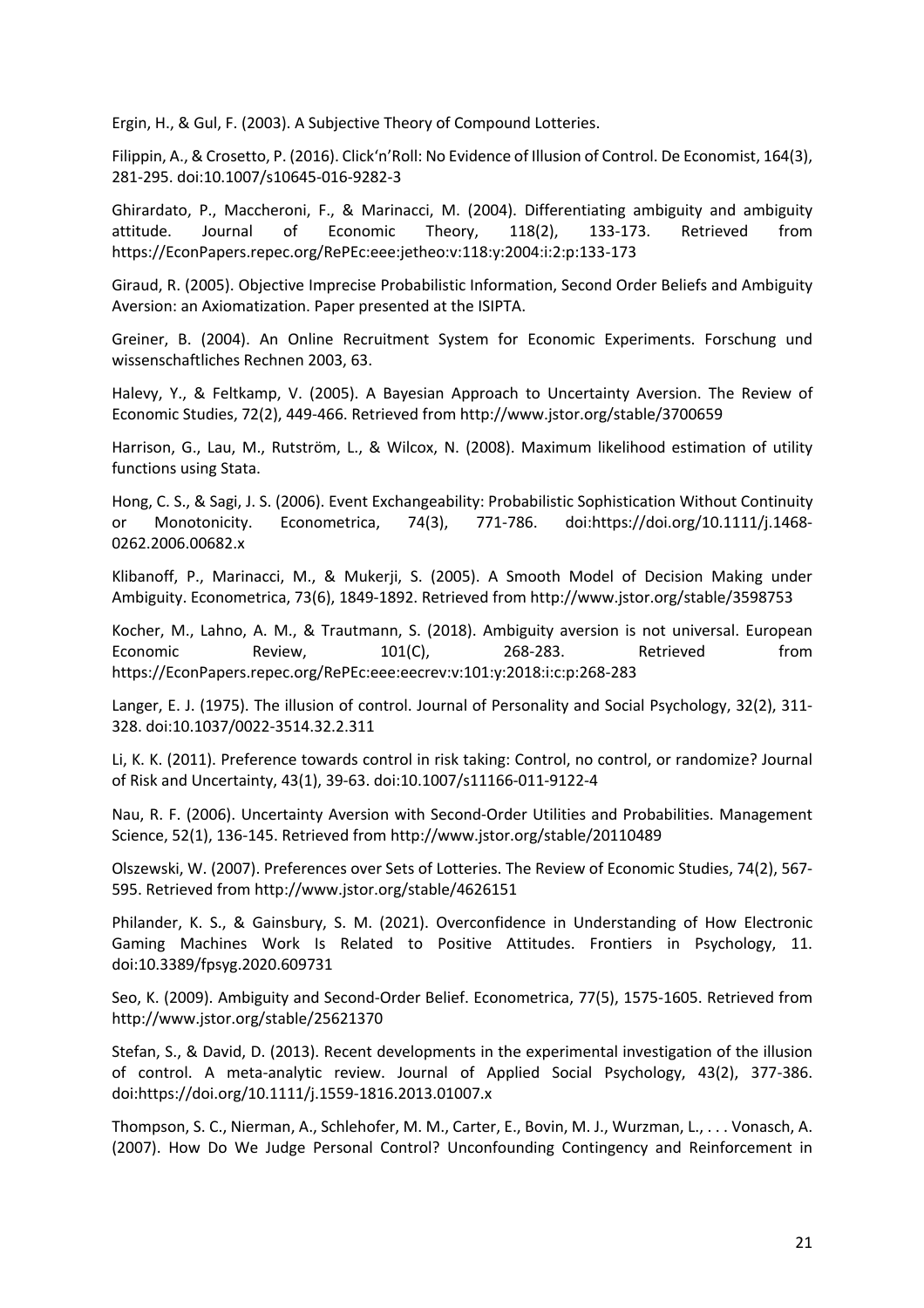Control Judgments. Basic and Applied Social Psychology, 29(1), 75-84. doi:10.1080/01973530701331189

Tversky, A., & Wakker, P. (1995). Risk Attitudes and Decision Weights. Econometrica, 63(6), 1255- 1280. Retrieved from https://EconPapers.repec.org/RePEc:ecm:emetrp:v:63:y:1995:i:6:p:1255-80

Knight, F. H. (1921). Risk, Uncertainty and Profit. University of Illinois at Urbana-Champaign's Academy for Entrepreneurial Leadership Historical Research Reference in Entrepreneurship.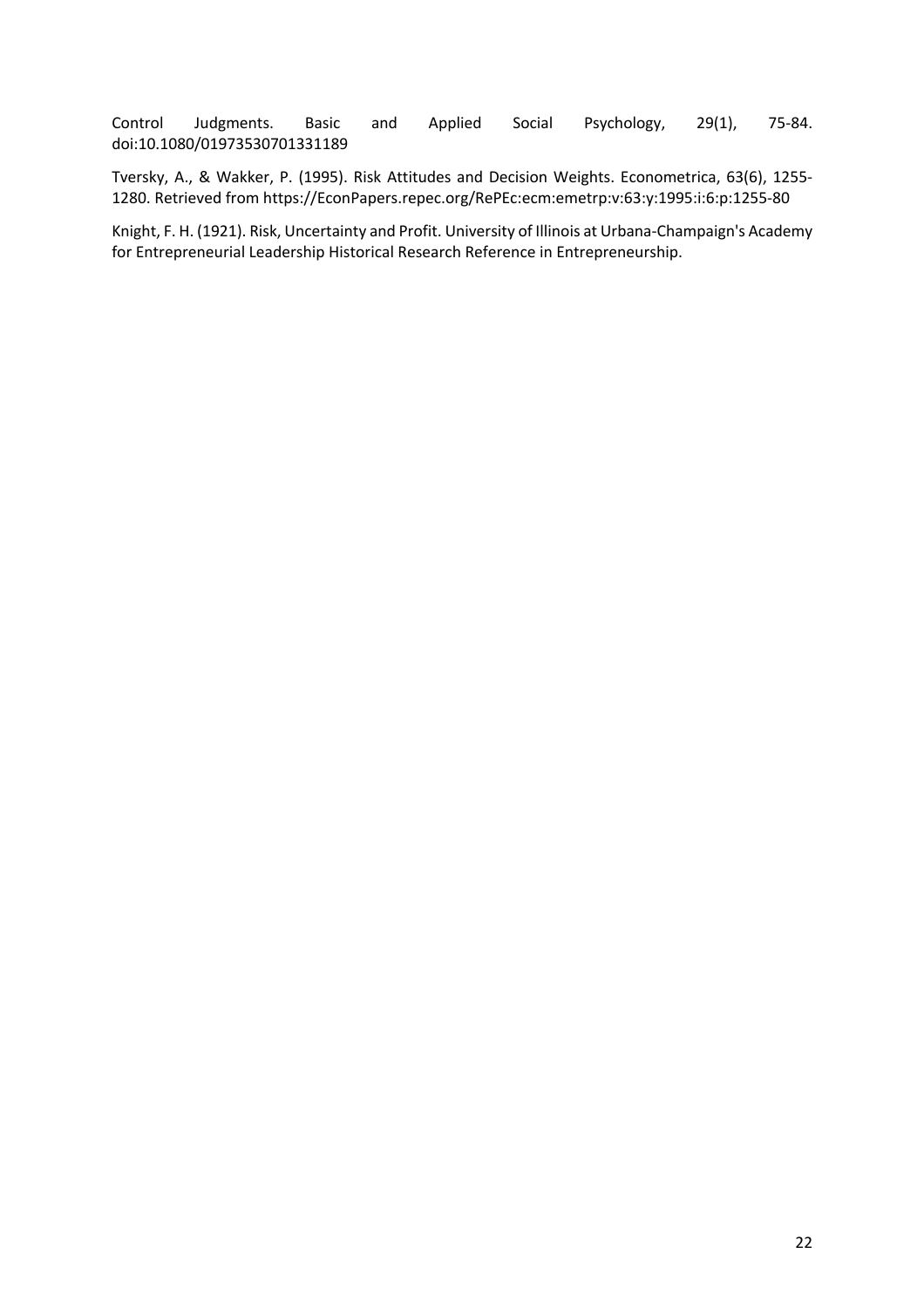# **Figures**

**Figure 1 Images used to communicate the probability of winning in the questions used to assess A: risk and B: ambiguity tolerance.** Each image represents a bag full of 100 red and blue poker chips. The numbers within the coloured boxes represent how many chips of a given colour are in the bag for sure. The chips behind the grey box can be in any proportion of red and blue such that the total number of chips sums up to 100.



**Figure 2 Distribution of participants' risk tolerance parameter by ambiguity model, estimation method, and treatment.** Note that since both models simplify to the same functional form under no ambiguity, the  $\rho$  distributions are exactly the same under sequential estimation.

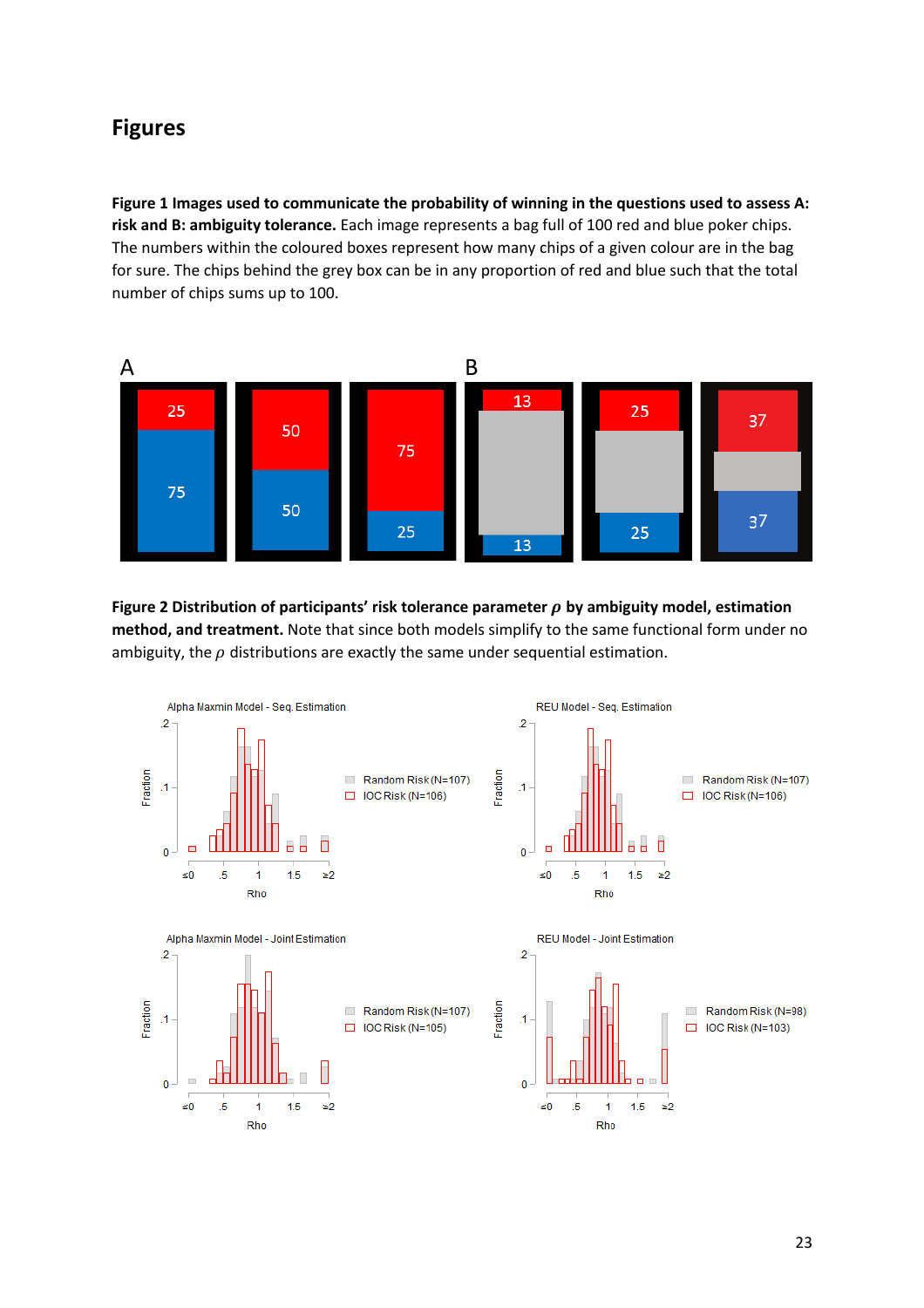### Figure 3 Distribution of participants' ambiguity tolerance parameter  $\alpha$  by ambiguity model, **estimation method, and treatment.**



**Figure 4 The effect of the illusion of control on participants' willingness to choose lotteries with A: ambiguous and B: known probability of winning.** Error bars are 95% confidence intervals.

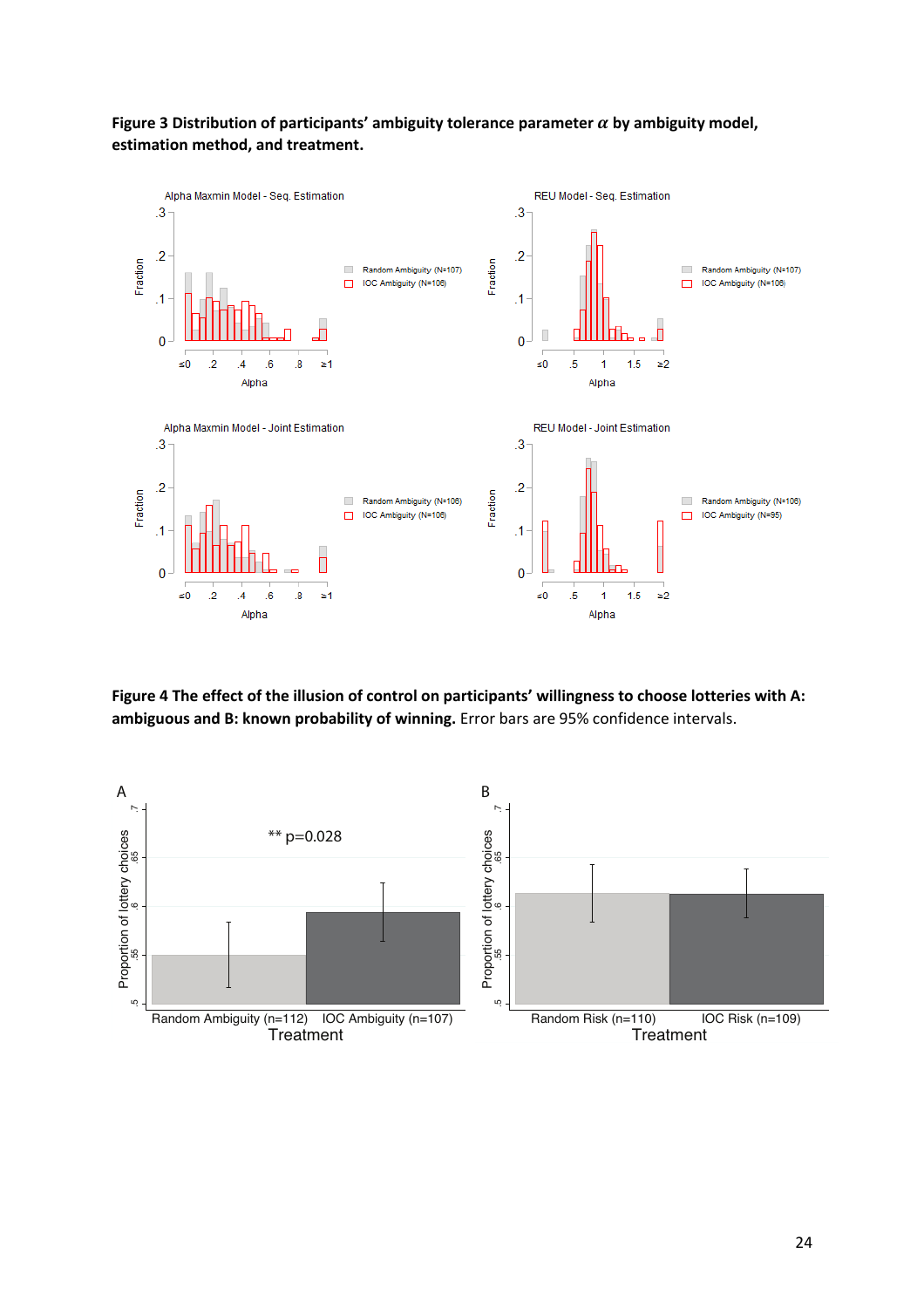





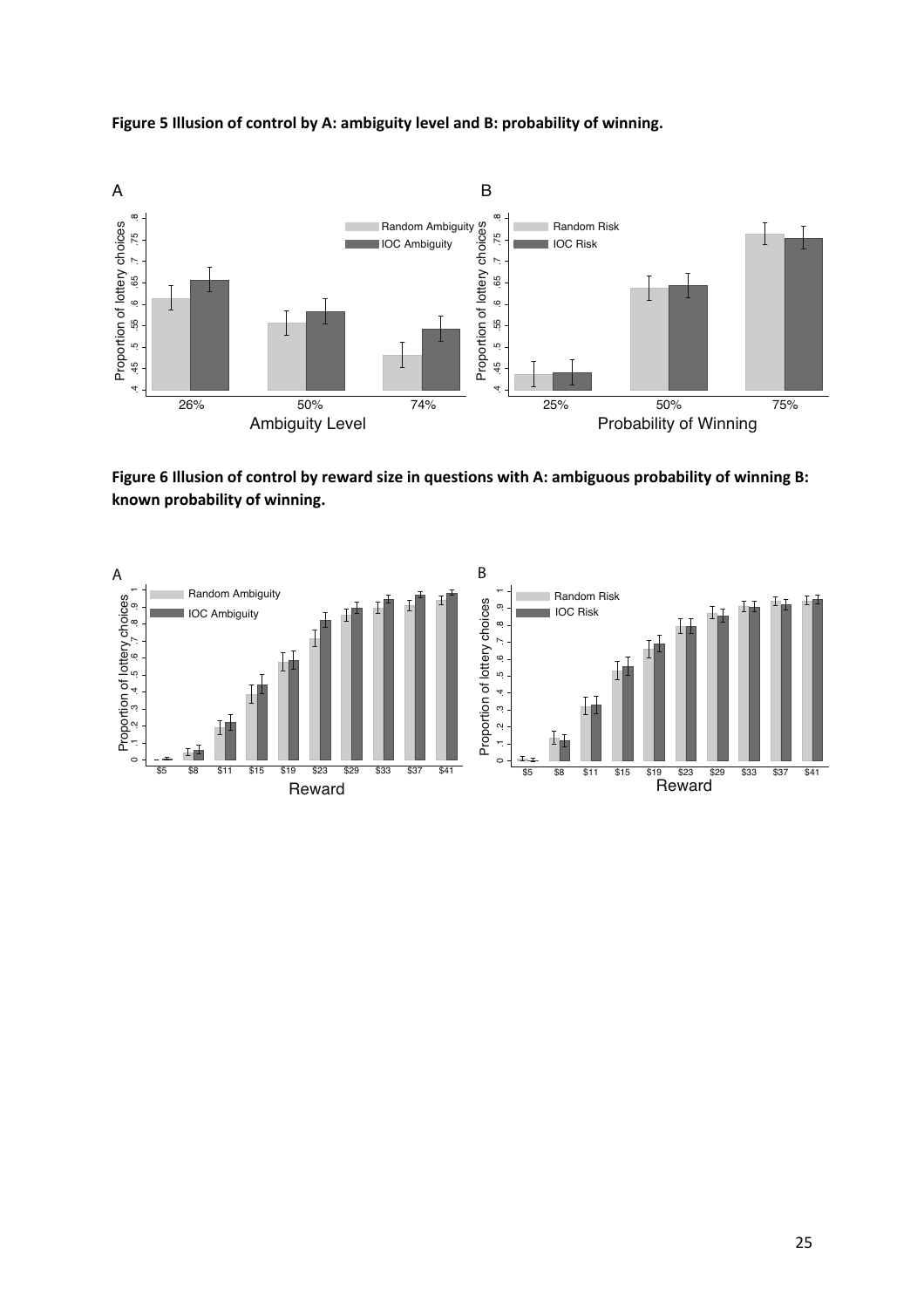# **Tables**

**Table 1 Treatment design**. Each session was randomly allocated to one of the 4 treatments shown below. IOC stands for our illusion of control treatment. Random is the control treatment. The numbers in brackets are the number of sessions and the number of participants in each treatment (in that order).

|             |            | Ambiguity                                                |                                                     |  |  |
|-------------|------------|----------------------------------------------------------|-----------------------------------------------------|--|--|
|             |            | <b>Random</b>                                            | <b>IOC</b>                                          |  |  |
| <b>Risk</b> | Random     | Random Risk / Random Ambiguity<br>(3, n=57, 21 male)     | Random Risk / IOC Ambiguity<br>$(3, n=53, 33$ male) |  |  |
|             | <b>IOC</b> | <b>IOC Risk / Random Ambiguity</b><br>(3, n=55, 25 male) | IOC Risk / IOC Ambiguity<br>(3, n=54, 25 male)      |  |  |

**Table 2 Demographic characteristics across treatments in the sets of risky lotteries.** Standard errors are reported in parentheses. A significant difference in an unpaired two-sided t-test between Random and IOC treatments is indicated with  $*$  for p<0.1,  $**$  for p<0.05,  $***$  for p<.01.

| $N = 219$ | <b>Random Risk</b> | <b>IOC Risk</b> |
|-----------|--------------------|-----------------|
| male      | 0.491              | 0.459           |
|           | (0.048)            | (0.048)         |
| age       | 22.755             | 22.092          |
|           | (0.413)            | (0.323)         |
| wealth    | 3.172              | 3.046           |
|           | (0.051)            | (0.063)         |
| budget    | 70.573             | 80.133          |
|           | (6.341)            | (9.821)         |
| siblings  | 1.300              | 1.193           |
|           | (0.108)            | (0.129)         |
| gambler   | 0.364              | 0.266           |
|           | (0.046)            | (0.043)         |
| DOC Scale | 97.118             | 96.982          |
|           | (1.086)            | (1.125)         |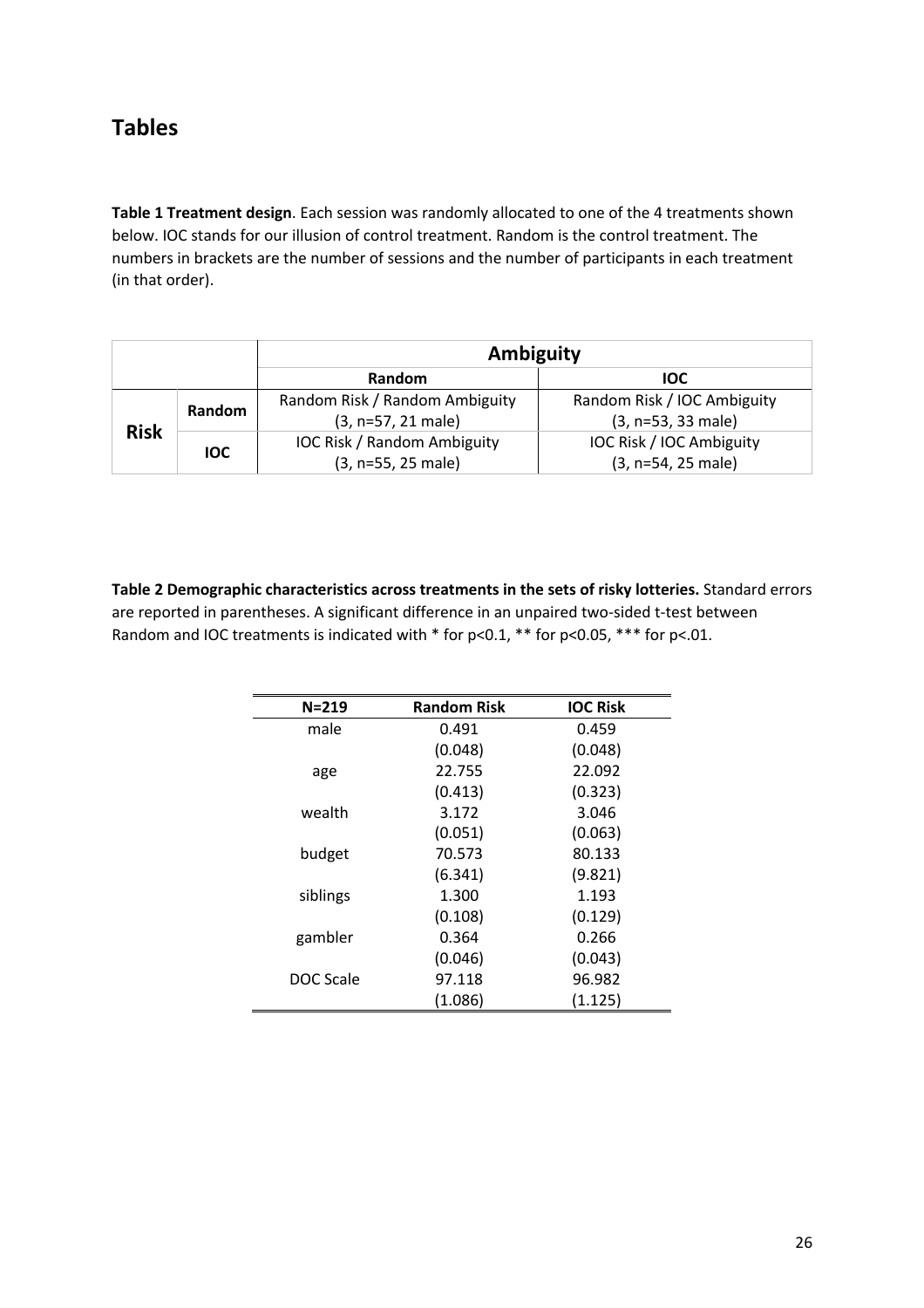**Table 3 Demographic characteristics across treatments in the sets of ambiguous lotteries.** Standard errors are reported in parentheses. A significant difference in an unpaired two-sided t-test between Random and IOC treatments is indicated with  $*$  for p<0.1,  $**$  for p<0.05,  $***$  for p<.01.

| $N = 219$ | Random Ambiguity | <b>IOC Ambiguity</b> |
|-----------|------------------|----------------------|
| male*     | $0.411*$         | $0.542*$             |
|           | (0.047)          | (0.048)              |
| age       | 22.464           | 22.383               |
|           | (0.396)          | (0.344)              |
| wealth    | 3.071            | 3.150                |
|           | (0.056)          | (0.059)              |
| budget    | 72.277           | 78.528               |
|           | (6.586)          | (9.764)              |
| siblings  | 1.223            | 1.271                |
|           | (0.123)          | (0.114)              |
| gambler   | 0.313            | 0.318                |
|           | (0.044)          | (0.045)              |
| DOC Scale | 96.795           | 97.318               |
|           | (1.040)          | (1.172)              |

| Table 4: Illusion of control - aggregate level structural model estimates |
|---------------------------------------------------------------------------|
|---------------------------------------------------------------------------|

|                                | $\alpha$ MEU           |                       |                       | <b>REU</b>            |
|--------------------------------|------------------------|-----------------------|-----------------------|-----------------------|
|                                | (1)                    | (2)                   | (3)                   | (4)                   |
| $\rho$ – risk tolerance        |                        |                       |                       |                       |
| $\rho_{loc}$                   |                        | $-0.017$<br>(0.024)   |                       | $-0.017$<br>(0.027)   |
| $\rho_{constant}$              | $0.793***$<br>(0.014)  | $0.802***$<br>(0.019) | $0.797***$<br>(0.016) | $0.805***$<br>(0.021) |
| $\alpha$ – ambiguity tolerance |                        |                       |                       |                       |
| $\alpha_{IOC}$                 |                        | $0.058**$<br>(0.026)  |                       | $0.049**$<br>(0.021)  |
| $\alpha_{constant}$            | $0.2666***$<br>(0.014) | $0.240***$<br>(0.018) | $0.843***$<br>(0.012) | $0.820***$<br>(0.016) |
| N                              | 13140                  | 13140                 | 13140                 | 13140                 |

Standard errors clustered on the participant level and shown in parentheses.

\* p<0.1, \*\* p<0.05, \*\*\* p<0.01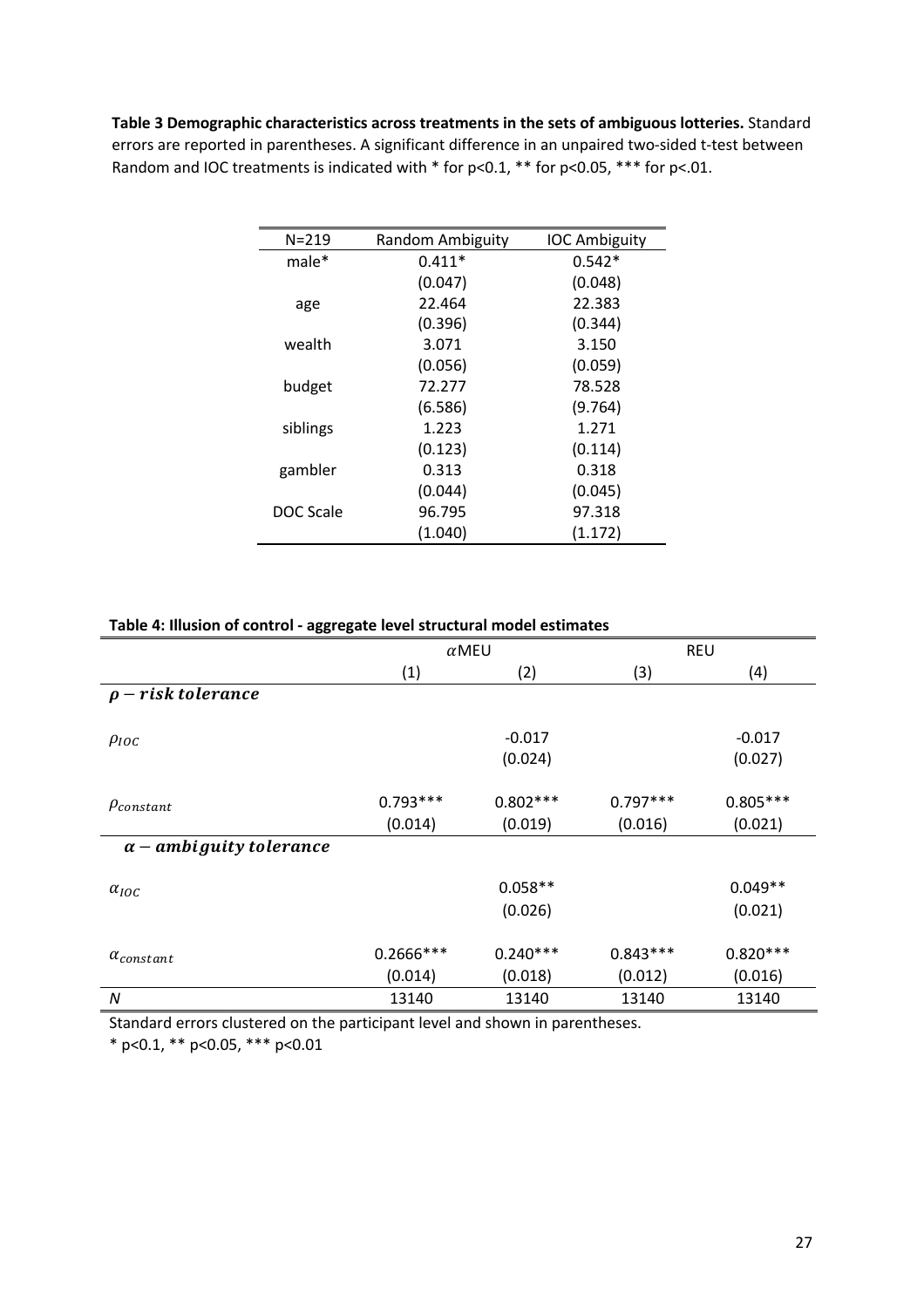|                          | (1)         | (2)         | (3)         | (4)          |
|--------------------------|-------------|-------------|-------------|--------------|
| IOC ambiguity            | $0.374*$    | $0.315*$    | $0.320*$    | 3.948*       |
|                          | (0.192)     | (0.169)     | (0.192)     | (2.251)      |
| male                     |             |             | $0.427**$   | 0.430        |
|                          |             |             | (0.197)     | (0.317)      |
| age                      |             |             |             | $0.061*$     |
|                          |             |             |             | (0.031)      |
| no. of siblings          |             |             |             | 0.082        |
|                          |             |             |             | (0.103)      |
| no. of younger siblings  |             |             |             | $-0.063$     |
|                          |             |             |             | (0.155)      |
| wealth                   |             |             |             | 0.385        |
|                          |             |             |             | (0.253)      |
| gambler                  |             |             |             | $-0.217$     |
|                          |             |             |             | (0.319)      |
| desire for control       |             |             |             | 0.018        |
|                          |             |             |             | (0.013)      |
| IOC x male               |             |             |             | $-0.029$     |
|                          |             |             |             | (0.385)      |
| IOC x age                |             |             |             | $-0.066$     |
|                          |             |             |             | (0.045)      |
| IOC x siblings           |             |             |             | $-0.108$     |
|                          |             |             |             | (0.152)      |
| IOC x siblings younger   |             |             |             | $-0.087$     |
|                          |             |             |             | (0.206)      |
| <b>IOC</b> x wealth      |             |             |             | $-0.19$      |
|                          |             |             |             | (0.321)      |
| IOC x gambler            |             |             |             | $-0.048$     |
|                          |             |             |             | (0.385)      |
| IOC x desire for control |             |             |             | $-0.018$     |
|                          |             |             |             | (0.017)      |
| IOC x risky lotteries    |             |             |             | 0.659        |
|                          |             |             |             | (1.511)      |
| prop. risky lotteries    |             | $7.804***$  |             | $7.195***$   |
|                          |             | (0.924)     |             | (1.489)      |
| reward                   | $0.199***$  | $0.199***$  | $0.200***$  | $0.244***$   |
|                          | (0.011)     | (0.011)     | (0.011)     | (0.015)      |
| ambiguity level          | $-0.022***$ | $-0.022***$ | $-0.022***$ | $-0.027***$  |
|                          | (0.002)     | (0.002)     | (0.002)     | (0.003)      |
| constant                 | $-2.767***$ | $-2.767***$ | $-2.964***$ | $-12.224***$ |
|                          | (0.193)     | (0.193)     | (0.221)     | (1.643)      |
| no. of observations      | 6570        | 6570        | 6570        | 6570         |

**Table 5 Illusion of control for ambiguous lotteries.** Logistic regression with dependent variable equal to 1 if participant selected an ambiguous gamble and equal to 0 if participant selected \$5. Only decisions with ambiguous lotteries are included.

Standard errors clustered on the participant level and shown in parentheses.

\* p<0.1, \*\* p<0.05, \*\*\* p<0.01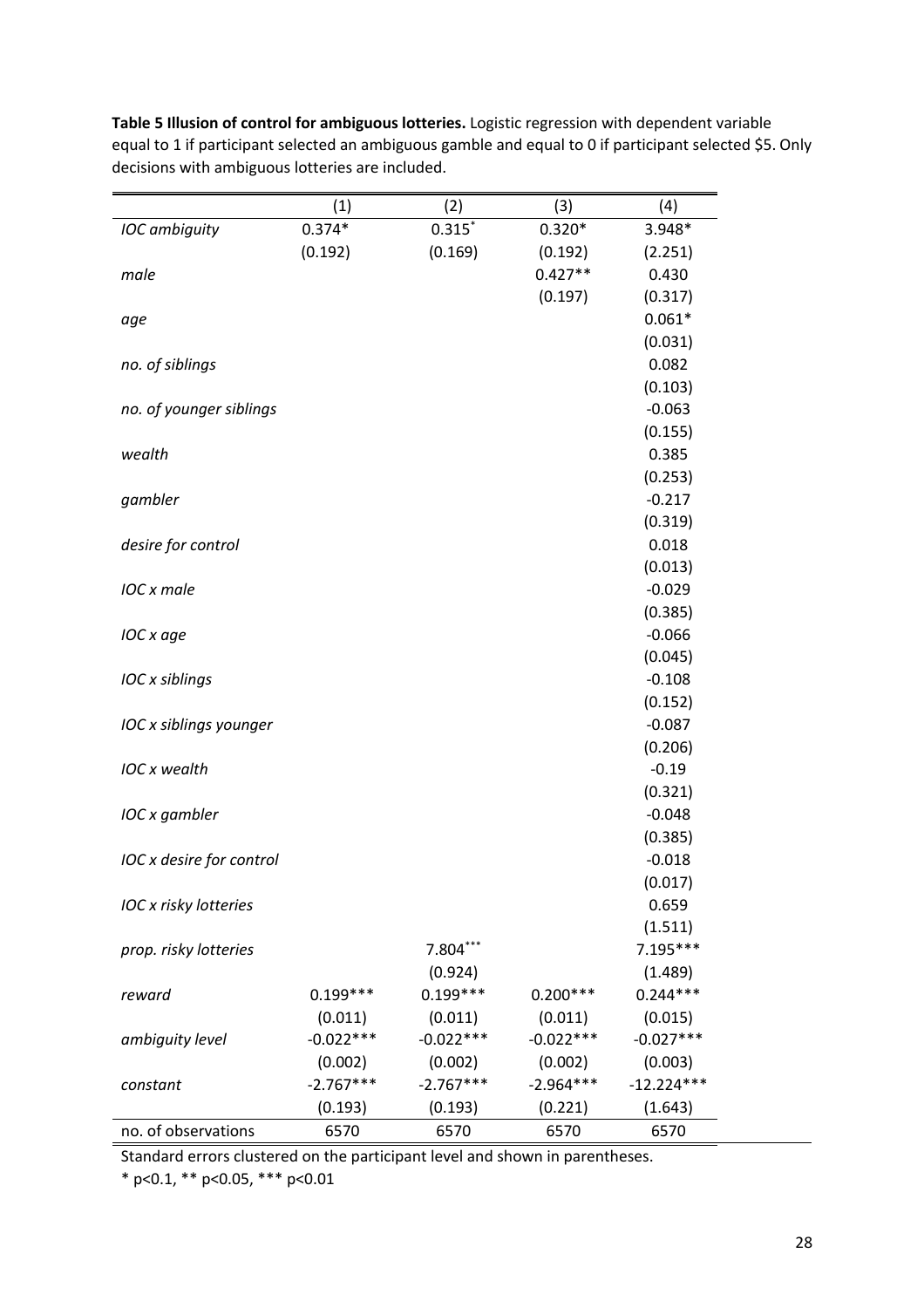|                          | (1)         | (2)         | (3)          |
|--------------------------|-------------|-------------|--------------|
| <b>IOC</b> risk          | $-0.002$    | 0.094       | 2.305        |
|                          | (0.171)     | (0.176)     | (2.072)      |
| male                     |             | 0.138       | 0.168        |
|                          |             | (0.185)     | (0.259)      |
| age                      |             | $0.081***$  | $0.089***$   |
|                          |             | (0.025)     | (0.033)      |
| no. of siblings          |             | $-0.023$    | $-0.090$     |
|                          |             | (0.064)     | (0.114)      |
| no. of younger siblings  |             | 0.046       | 0.157        |
|                          |             | (0.101)     | (0.202)      |
| wealth                   |             | 0.208       | $0.419*$     |
|                          |             | (0.146)     | (0.231)      |
| gambler                  |             | 0.124       | 0.312        |
|                          |             | (0.193)     | (0.256)      |
| desire for control       |             | 0.001       | 0.004        |
|                          |             | (0.008)     | (0.011)      |
| IOC x male               |             |             | $-0.009$     |
|                          |             |             | (0.374)      |
| IOC x age                |             |             | $-0.016$     |
|                          |             |             | (0.048)      |
| IOC x siblings           |             |             | 0.108        |
|                          |             |             | (0.140)      |
| IOC x siblings younger   |             |             | $-0.221$     |
|                          |             |             | (0.230)      |
| <b>IOC</b> x wealth      |             |             | $-0.390$     |
|                          |             |             | (0.287)      |
| IOC x gambler            |             |             | $-0.485$     |
|                          |             |             | (0.393)      |
| IOC x desire for control |             |             | $-0.005$     |
|                          |             |             | (0.016)      |
| reward                   | $0.198***$  | $0.202***$  | $0.203***$   |
|                          | (0.011)     | (0.011)     | (0.011)      |
| winning probability      | $0.055***$  | $0.056***$  | $0.057***$   |
|                          | (0.004)     | (0.004)     | (0.004)      |
| constant                 | $-6.073***$ | $-8.896***$ | $-10.082***$ |
|                          | (0.342)     | (1.196)     | (1.706)      |
| no. of observations      | 6570        | 6570        | 6570         |

**Table 6 Illusion of control for risky gambles.** Logistic regression with dependent variable equal to 1 if participant selected an ambiguous gamble and equal to 0 if participant selected \$5.

Standard errors clustered on the participant level and shown in parentheses.

\* p<0.1, \*\* p<0.05, \*\*\* p<0.01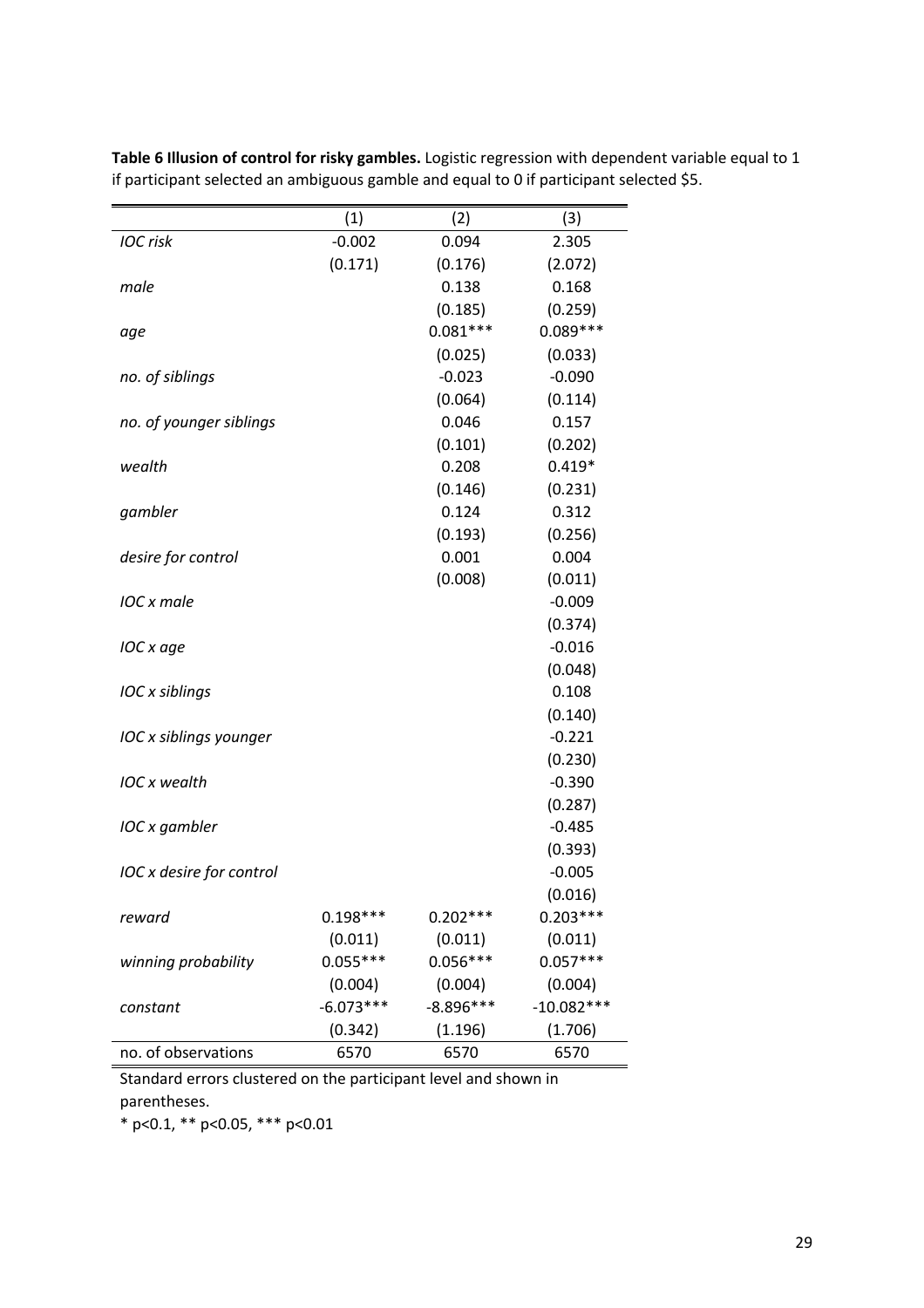# **Supplementary Materials for "Controlling uncertainty: The illusion of control in choice under risk and ambiguity" by Alex Berger**

### **Appendix A Experimental instructions**

Welcome to our decision-making study!!!

Thank you for helping us understand how people make decisions!

(Please do not write on these instructions. We re-use them.)



In the task you are going to see pictures of bags of chips. Each bag is filled with 100 chips and corresponds to one, real bag of chips that the researcher has with them. Some of the chips in the bags are red and some of them are blue. For example:



In this bag 75 chips are red and 25 are blue.

We are using 6 bags with different quantities of red and blue chips in the study. You will make 10 decisions for each bag. At the end of the study, you will pick **one** chip from a bag and its colour will determine your payment. Keep on reading the instructions to understand how it all works.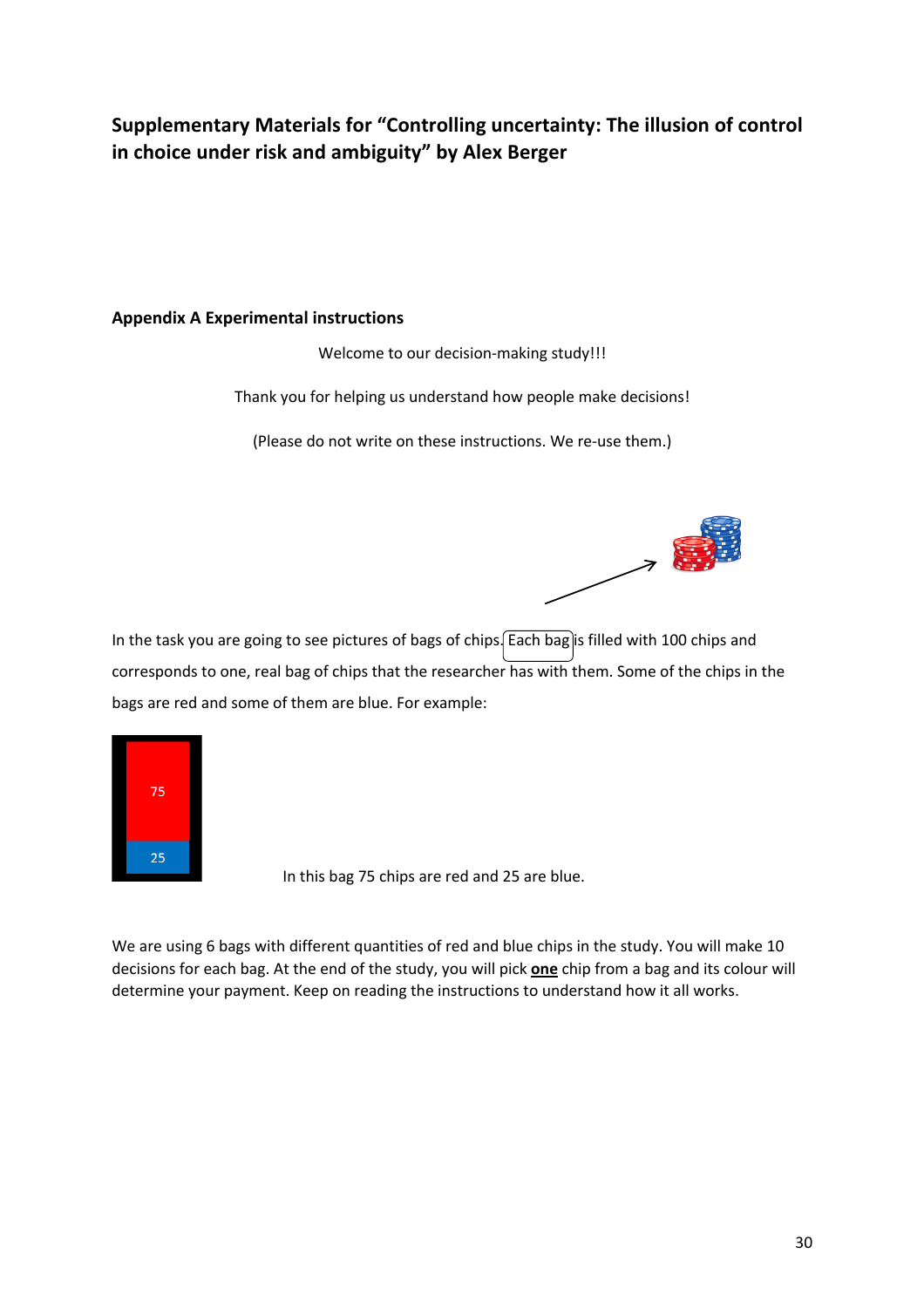Here is an example of just one decision that you will have to make:



| Decision<br>number | Option A      |    | Option B      |
|--------------------|---------------|----|---------------|
|                    | Red pays \$5  | or | Red pays \$33 |
|                    | Blue pays \$5 |    | Blue pays \$0 |

There are 50 red and 50 blue chips in this bag. Imagine that you are to pick one chip from this bag without looking. Do you prefer:

Option A which pays you \$5 independent of the colour you pick, or

Option B which pays you \$33 if you pick red chip but nothing if you pick a blue one? In option B your payment is determined by chance - you can't be sure about the colour of the chip that you will pick.

You will let us know which option you prefer by putting a tick in the empty box to the left of it. For example, if you prefer option A you will mark it this way:

|  | Red pays you \$5  |  | Red pays you \$33 |
|--|-------------------|--|-------------------|
|  | Blue pays you \$5 |  | Blue pays you S0  |

And if you prefer option B you will mark it this way:

|  | Red pays you \$5  |  | Red pays you \$33 |
|--|-------------------|--|-------------------|
|  | Blue pays you \$5 |  | Blue pays you \$0 |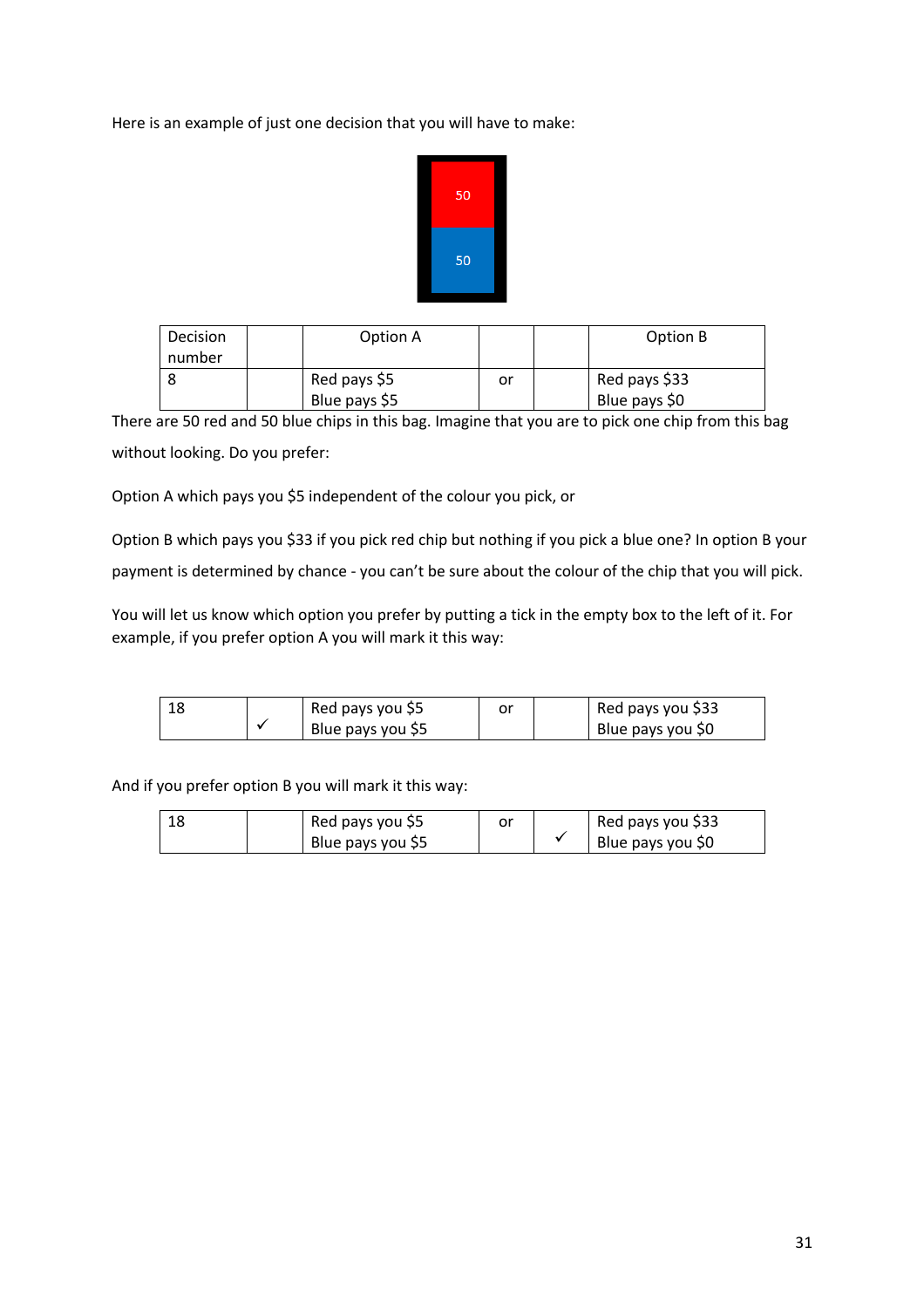In the study you will see tables like the one below. You are supposed to make one decision in each row by drawing a tick next to your preferred option. (Please do not complete the table below. It is just an example.)

| Decision number | Option A      |    | Option B      |
|-----------------|---------------|----|---------------|
| $\mathbf{1}$    | Red pays \$5  | or | Red pays \$5  |
|                 | Blue pays \$5 |    | Blue pays \$0 |
| $\overline{2}$  | Red pays \$5  | or | Red pays \$8  |
|                 | Blue pays \$5 |    | Blue pays \$0 |
| $\overline{3}$  | Red pays \$5  | or | Red pays \$11 |
|                 | Blue pays \$5 |    | Blue pays \$0 |
| 4               | Red pays \$5  | or | Red pays \$15 |
|                 | Blue pays \$5 |    | Blue pays \$0 |
| 5               | Red pays \$5  | or | Red pays \$19 |
|                 | Blue pays \$5 |    | Blue pays \$0 |
| 6               | Red pays \$5  | or | Red pays \$23 |
|                 | Blue pays \$5 |    | Blue pays \$0 |
| $\overline{7}$  | Red pays \$5  | or | Red pays \$29 |
|                 | Blue pays \$5 |    | Blue pays \$0 |
| 8               | Red pays \$5  | or | Red pays \$33 |
|                 | Blue pays \$5 |    | Blue pays \$0 |
| 9               | Red pays \$5  | or | Red pays \$37 |
|                 | Blue pays \$5 |    | Blue pays \$0 |
| 10              | Red pays \$5  | or | Red pays \$41 |
|                 | Blue pays \$5 |    | Blue pays \$0 |

There are no wrong decisions. Everybody prefers something else, so pick the option you like more.

Once you finish the task, you should have one tick in each row in each table. It is important that you don't miss any rows. If you miss a decision, you risk not getting paid.

Each of the bag images that you will see corresponds to exactly one bag of poker chips. The experimenter has all the bags with them here today.

### **Payment**

At the end of the study, you will pick a chip from a different bag that contains 60 chips numbered from 1 to 60. The number on this chip will determine which decision you are paid for. You will receive your earnings in cash at the end of the study.

Independent of your choice, you will receive \$10 for participation. If you did not make a choice in the 'payment decision' then you will get only \$10 for participation.

*Example: Suppose that you picked a chip with number 18 and so this is the decision that you are paid for. Suppose that you picked Option B.*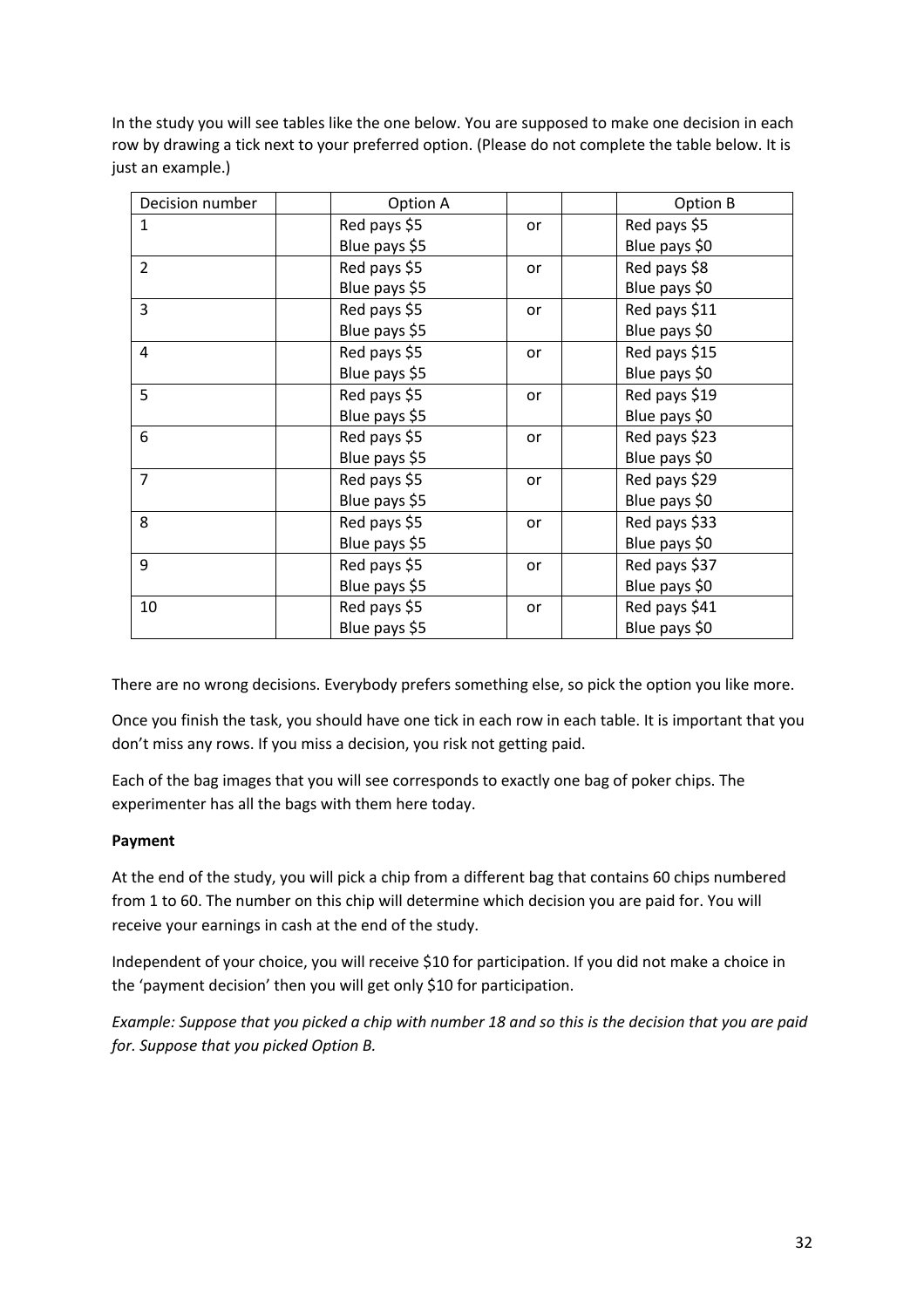|    |                                       | 50 |    |              |                                        |
|----|---------------------------------------|----|----|--------------|----------------------------------------|
|    |                                       | 50 |    |              |                                        |
| 18 | Red pays you \$5<br>Blue pays you \$5 |    | or |              | Red pays you \$33<br>Blue pays you \$0 |
|    |                                       |    |    | $\checkmark$ |                                        |

*For sure you will receive \$10 for participation. Then you will pick one chip from a bag that has 50 red and 50 blue chips. If the chip you pick is red, you will get extra \$33. If the chip you pick is blue you don't get anything extra.* 

[In Illusion of Control Treatments: In this experiment you will choose which colour of the poker chip you would like to be your winning colour. You will be asked to make this choice twice. You can choose the same, or a different winning colour poker chip each time you are asked.]

[In Control Treatments: To determine what colour of poker chip will be your winning colour poker chip, a student volunteer, who is not a part of the research team, will randomly draw a poker chip from a bag containing 2 red and 2 blue poker chips. The colour poker chip drawn from the bag will be your winning colour poker chip. If the student volunteer randomly draws a red poker chip from the bag, then your winning colour poker chip will be red. If the student volunteer randomly draws a blue poker chip from the bag, then your winning colour poker chip will be blue.]

This is the end of instructions.

If you have any questions about the task please raise your hand and one of the researchers will come over to help you.

If you understand the task, you can start making your decisions using the provided decision sheets.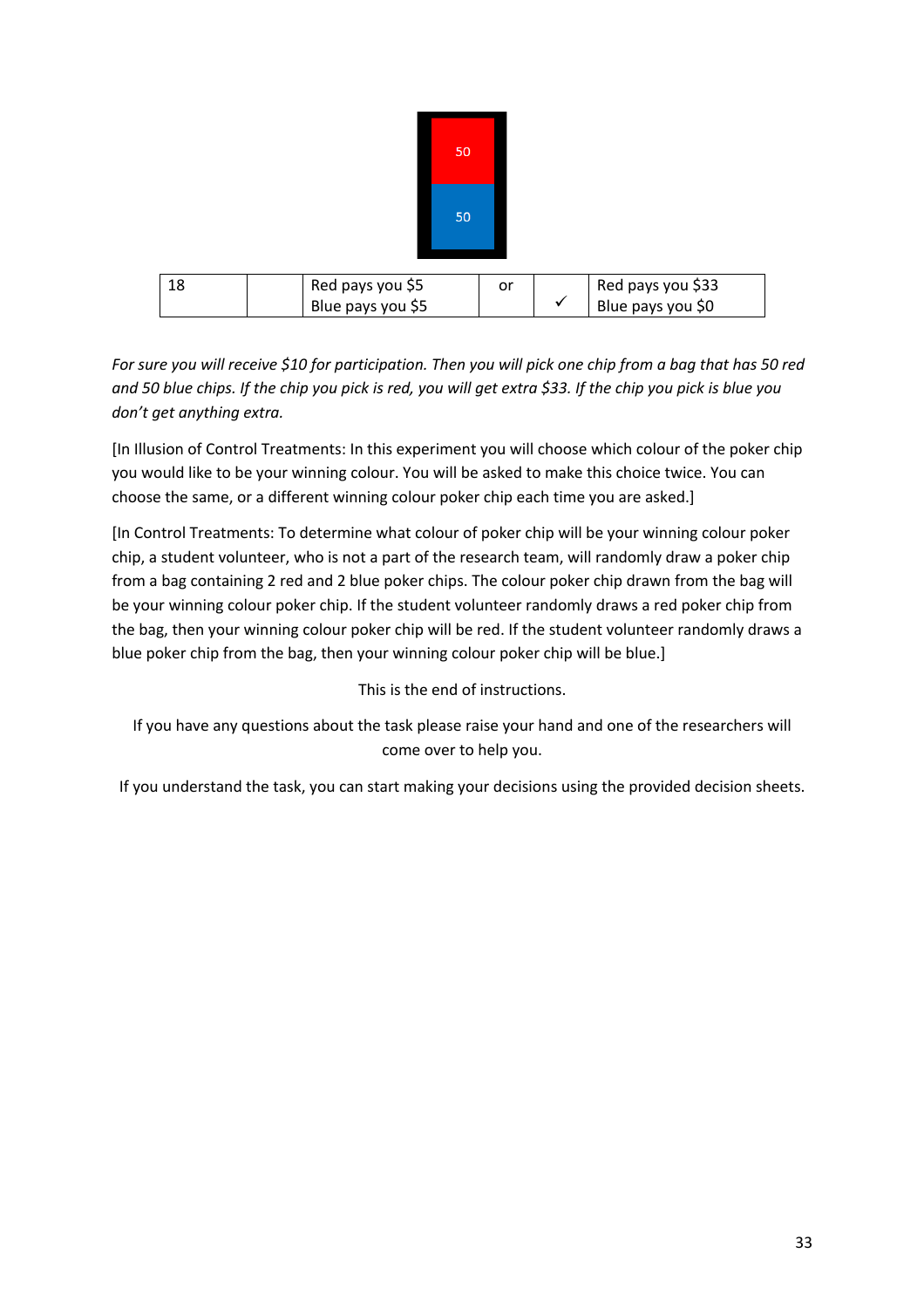## **Appendix B Experimental task (IOC Risk IOC Ambiguity Treatment)**

Before you continue to choose, please choose one colour that you would like to be the winning colour in Option 2 for all questions on pages 1, 2, and 3. Then if you draw your colour from the bag, you win the specified amount of money and if the other colour is drawn from the bag you get \$0.

I choose my winning colour for pages 1, 2 and 3 to be: RED / BLUE (circle one)



There are 25 red and 75 blue chips in this bag. Which option do you prefer?

| Decision number | Option 1          |    | Option 2                  |
|-----------------|-------------------|----|---------------------------|
| 1               | Red pays you \$5  | or | Your colour pays you \$5  |
|                 | Blue pays you \$5 |    | Other colour pays you \$0 |
| $\overline{2}$  | Red pays you \$5  | or | Your colour pays you \$8  |
|                 | Blue pays you \$5 |    | Other colour pays you \$0 |
| 3               | Red pays you \$5  | or | Your colour pays you \$11 |
|                 | Blue pays you \$5 |    | Other colour pays you \$0 |
| 4               | Red pays you \$5  | or | Your colour pays you \$15 |
|                 | Blue pays you \$5 |    | Other colour pays you \$0 |
| 5               | Red pays you \$5  | or | Your colour pays you \$19 |
|                 | Blue pays you \$5 |    | Other colour pays you \$0 |
| 6               | Red pays you \$5  | or | Your colour pays you \$23 |
|                 | Blue pays you \$5 |    | Other colour pays you \$0 |
| $\overline{7}$  | Red pays you \$5  | or | Your colour pays you \$29 |
|                 | Blue pays you \$5 |    | Other colour pays you \$0 |
| 8               | Red pays you \$5  | or | Your colour pays you \$33 |
|                 | Blue pays you \$5 |    | Other colour pays you \$0 |
| 9               | Red pays you \$5  | or | Your colour pays you \$37 |
|                 | Blue pays you \$5 |    | Other colour pays you \$0 |
| 10              | Red pays you \$5  | or | Your colour pays you \$41 |
|                 | Blue pays you \$5 |    | Other colour pays you \$0 |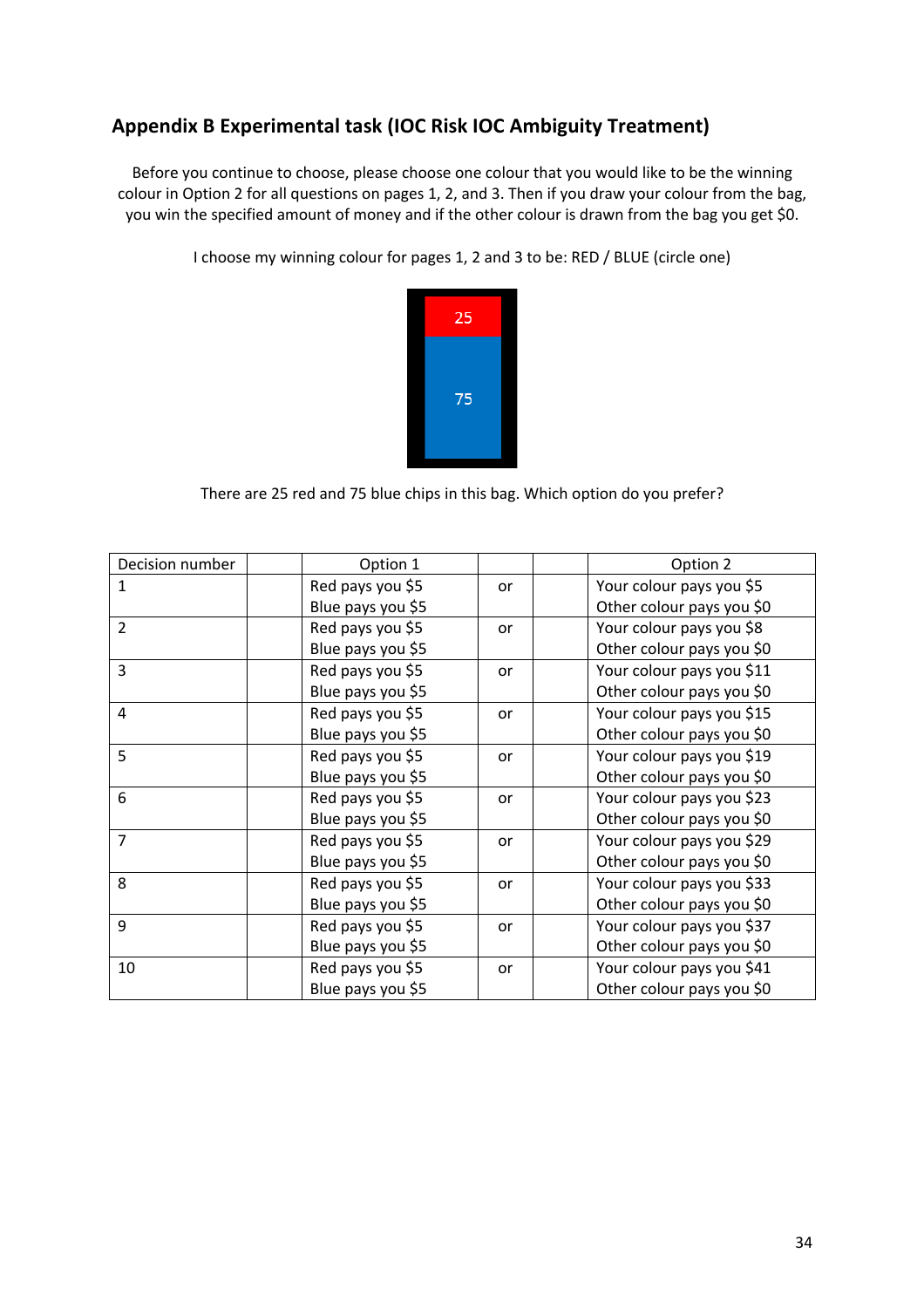| 50 |
|----|
| 50 |

There are 50 red and 50 blue chips in this bag. Which option do you prefer?

| Decision number | Option 1          |    | Option 2                  |
|-----------------|-------------------|----|---------------------------|
| 1               | Red pays you \$5  | or | Your colour pays you \$5  |
|                 | Blue pays you \$5 |    | Other colour pays you \$0 |
| $\overline{2}$  | Red pays you \$5  | or | Your colour pays you \$8  |
|                 | Blue pays you \$5 |    | Other colour pays you \$0 |
| 3               | Red pays you \$5  | or | Your colour pays you \$11 |
|                 | Blue pays you \$5 |    | Other colour pays you \$0 |
| 4               | Red pays you \$5  | or | Your colour pays you \$15 |
|                 | Blue pays you \$5 |    | Other colour pays you \$0 |
| 5               | Red pays you \$5  | or | Your colour pays you \$19 |
|                 | Blue pays you \$5 |    | Other colour pays you \$0 |
| 6               | Red pays you \$5  | or | Your colour pays you \$23 |
|                 | Blue pays you \$5 |    | Other colour pays you \$0 |
| $\overline{7}$  | Red pays you \$5  | or | Your colour pays you \$29 |
|                 | Blue pays you \$5 |    | Other colour pays you \$0 |
| 8               | Red pays you \$5  | or | Your colour pays you \$33 |
|                 | Blue pays you \$5 |    | Other colour pays you \$0 |
| 9               | Red pays you \$5  | or | Your colour pays you \$37 |
|                 | Blue pays you \$5 |    | Other colour pays you \$0 |
| 10              | Red pays you \$5  | or | Your colour pays you \$41 |
|                 | Blue pays you \$5 |    | Other colour pays you \$0 |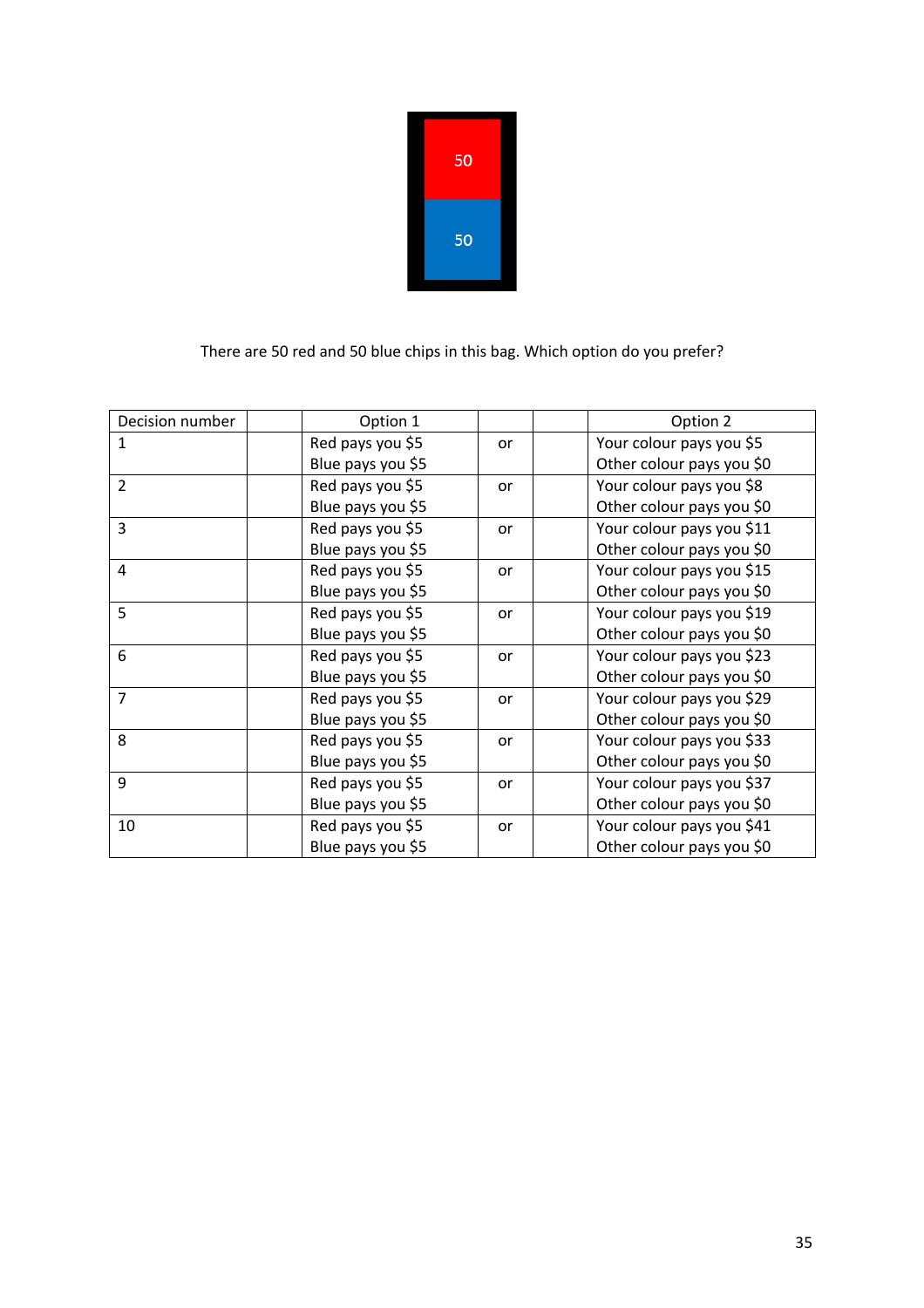| 75 |  |
|----|--|
| 25 |  |

### There are 75 red and 25 blue chips in this bag. Which option do you prefer?

| Decision number          | Option 1          |    | Option 2                  |
|--------------------------|-------------------|----|---------------------------|
| 1                        | Red pays you \$5  | or | Your colour pays you \$5  |
|                          | Blue pays you \$5 |    | Other colour pays you \$0 |
| $\overline{\mathcal{L}}$ | Red pays you \$5  | or | Your colour pays you \$8  |
|                          | Blue pays you \$5 |    | Other colour pays you \$0 |
| 3                        | Red pays you \$5  | or | Your colour pays you \$11 |
|                          | Blue pays you \$5 |    | Other colour pays you \$0 |
| 4                        | Red pays you \$5  | or | Your colour pays you \$15 |
|                          | Blue pays you \$5 |    | Other colour pays you \$0 |
| 5                        | Red pays you \$5  | or | Your colour pays you \$19 |
|                          | Blue pays you \$5 |    | Other colour pays you \$0 |
| 6                        | Red pays you \$5  | or | Your colour pays you \$23 |
|                          | Blue pays you \$5 |    | Other colour pays you \$0 |
| $\overline{7}$           | Red pays you \$5  | or | Your colour pays you \$29 |
|                          | Blue pays you \$5 |    | Other colour pays you \$0 |
| 8                        | Red pays you \$5  | or | Your colour pays you \$33 |
|                          | Blue pays you \$5 |    | Other colour pays you \$0 |
| 9                        | Red pays you \$5  | or | Your colour pays you \$37 |
|                          | Blue pays you \$5 |    | Other colour pays you \$0 |
| 10                       | Red pays you \$5  | or | Your colour pays you \$41 |
|                          | Blue pays you \$5 |    | Other colour pays you \$0 |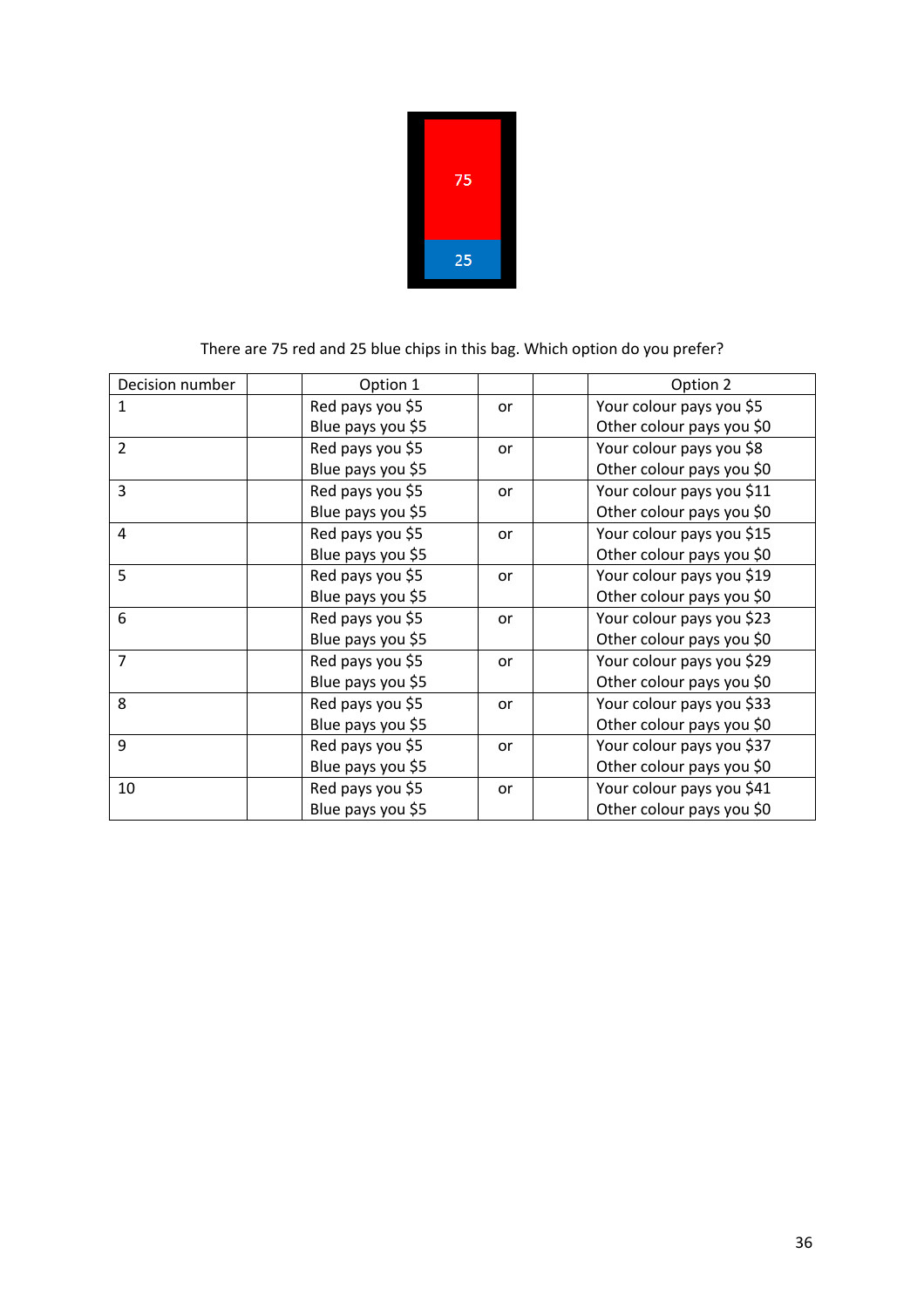Before you continue to choose, please choose one colour that you would like to be the winning colour in Option 2 for all questions on pages 4, 5, and 6. Then if you draw your colour from the bag, you win the specified amount of money and if the other colour is drawn from the bag you get \$0.

I choose my winning colour for pages 4, 5 and 6 to be: RED / BLUE (circle one)



There are 100 chips in this bag. At least 13 are red and at least 13 are blue. The remaining 74 chips hidden behind the grey bar are of some unknown combination of red and blue. So you don't know whether there is more of red or more of blue colour in this bag. Which option do you prefer?

| Decision number | Option 1          |    | Option 2                  |
|-----------------|-------------------|----|---------------------------|
| $\mathbf{1}$    | Red pays you \$5  | or | Your colour pays you \$5  |
|                 | Blue pays you \$5 |    | Other colour pays you \$0 |
| $\overline{2}$  | Red pays you \$5  | or | Your colour pays you \$8  |
|                 | Blue pays you \$5 |    | Other colour pays you \$0 |
| 3               | Red pays you \$5  | or | Your colour pays you \$11 |
|                 | Blue pays you \$5 |    | Other colour pays you \$0 |
| $\overline{4}$  | Red pays you \$5  | or | Your colour pays you \$15 |
|                 | Blue pays you \$5 |    | Other colour pays you \$0 |
| 5               | Red pays you \$5  | or | Your colour pays you \$19 |
|                 | Blue pays you \$5 |    | Other colour pays you \$0 |
| 6               | Red pays you \$5  | or | Your colour pays you \$23 |
|                 | Blue pays you \$5 |    | Other colour pays you \$0 |
| $\overline{7}$  | Red pays you \$5  | or | Your colour pays you \$29 |
|                 | Blue pays you \$5 |    | Other colour pays you \$0 |
| 8               | Red pays you \$5  | or | Your colour pays you \$33 |
|                 | Blue pays you \$5 |    | Other colour pays you \$0 |
| 9               | Red pays you \$5  | or | Your colour pays you \$37 |
|                 | Blue pays you \$5 |    | Other colour pays you \$0 |
| 10              | Red pays you \$5  | or | Your colour pays you \$41 |
|                 | Blue pays you \$5 |    | Other colour pays you \$0 |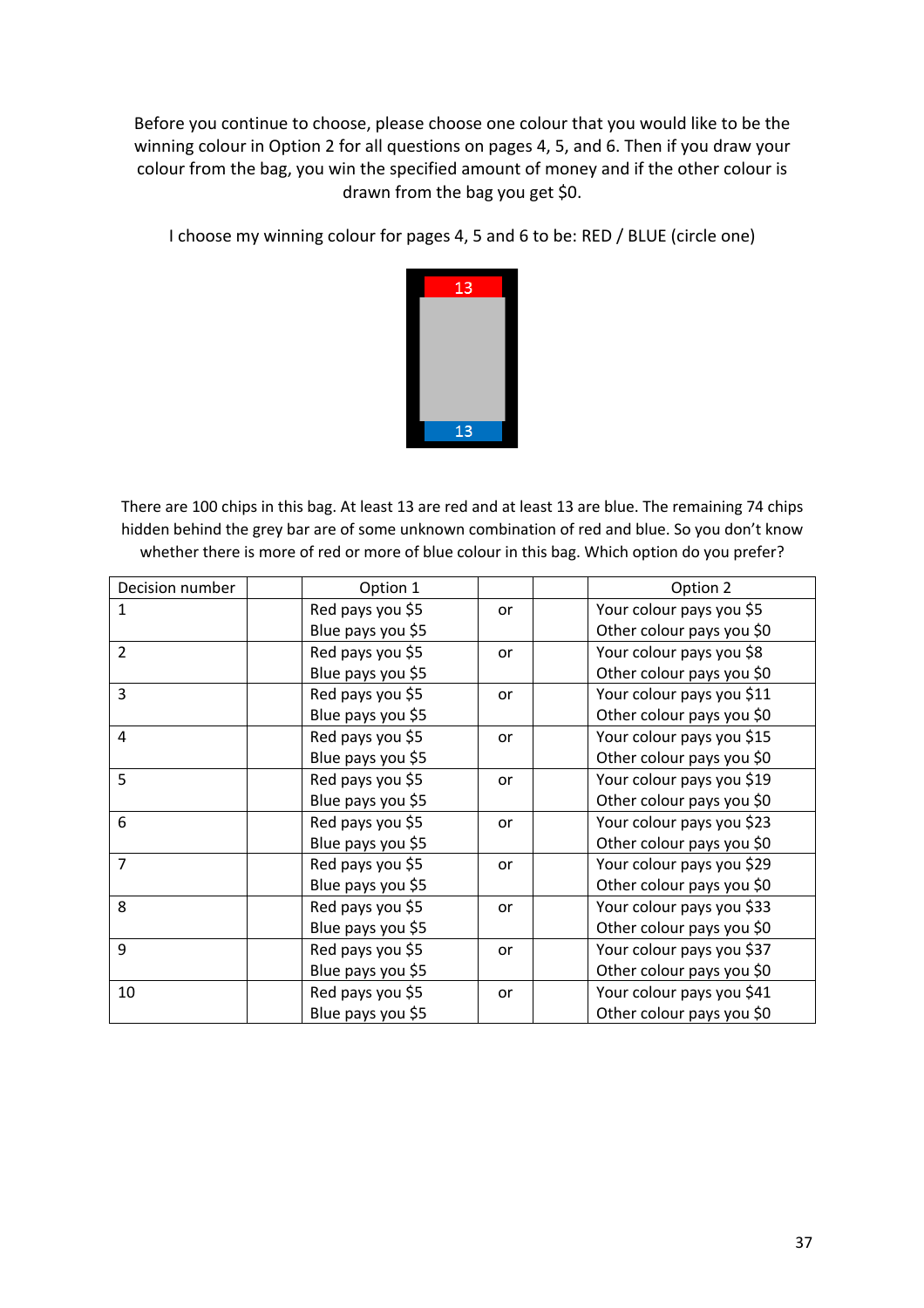| 25 |  |
|----|--|
|    |  |
|    |  |
| 25 |  |

There are 100 chips in this bag. At least 25 are red and at least 25 are blue. The remaining 50 hidden behind the gray bar are of some unknown combination of red and blue. So you don't know whether there is more of red or more of blue colour in this bag. Which option do you prefer?

| Decision number | Option 1          |    | Option 2                  |
|-----------------|-------------------|----|---------------------------|
| 1               | Red pays you \$5  | or | Your colour pays you \$5  |
|                 | Blue pays you \$5 |    | Other colour pays you \$0 |
| $\overline{2}$  | Red pays you \$5  | or | Your colour pays you \$8  |
|                 | Blue pays you \$5 |    | Other colour pays you \$0 |
| 3               | Red pays you \$5  | or | Your colour pays you \$11 |
|                 | Blue pays you \$5 |    | Other colour pays you \$0 |
| 4               | Red pays you \$5  | or | Your colour pays you \$15 |
|                 | Blue pays you \$5 |    | Other colour pays you \$0 |
| 5               | Red pays you \$5  | or | Your colour pays you \$19 |
|                 | Blue pays you \$5 |    | Other colour pays you \$0 |
| 6               | Red pays you \$5  | or | Your colour pays you \$23 |
|                 | Blue pays you \$5 |    | Other colour pays you \$0 |
| $\overline{7}$  | Red pays you \$5  | or | Your colour pays you \$29 |
|                 | Blue pays you \$5 |    | Other colour pays you \$0 |
| 8               | Red pays you \$5  | or | Your colour pays you \$33 |
|                 | Blue pays you \$5 |    | Other colour pays you \$0 |
| 9               | Red pays you \$5  | or | Your colour pays you \$37 |
|                 | Blue pays you \$5 |    | Other colour pays you \$0 |
| 10              | Red pays you \$5  | or | Your colour pays you \$41 |
|                 | Blue pays you \$5 |    | Other colour pays you \$0 |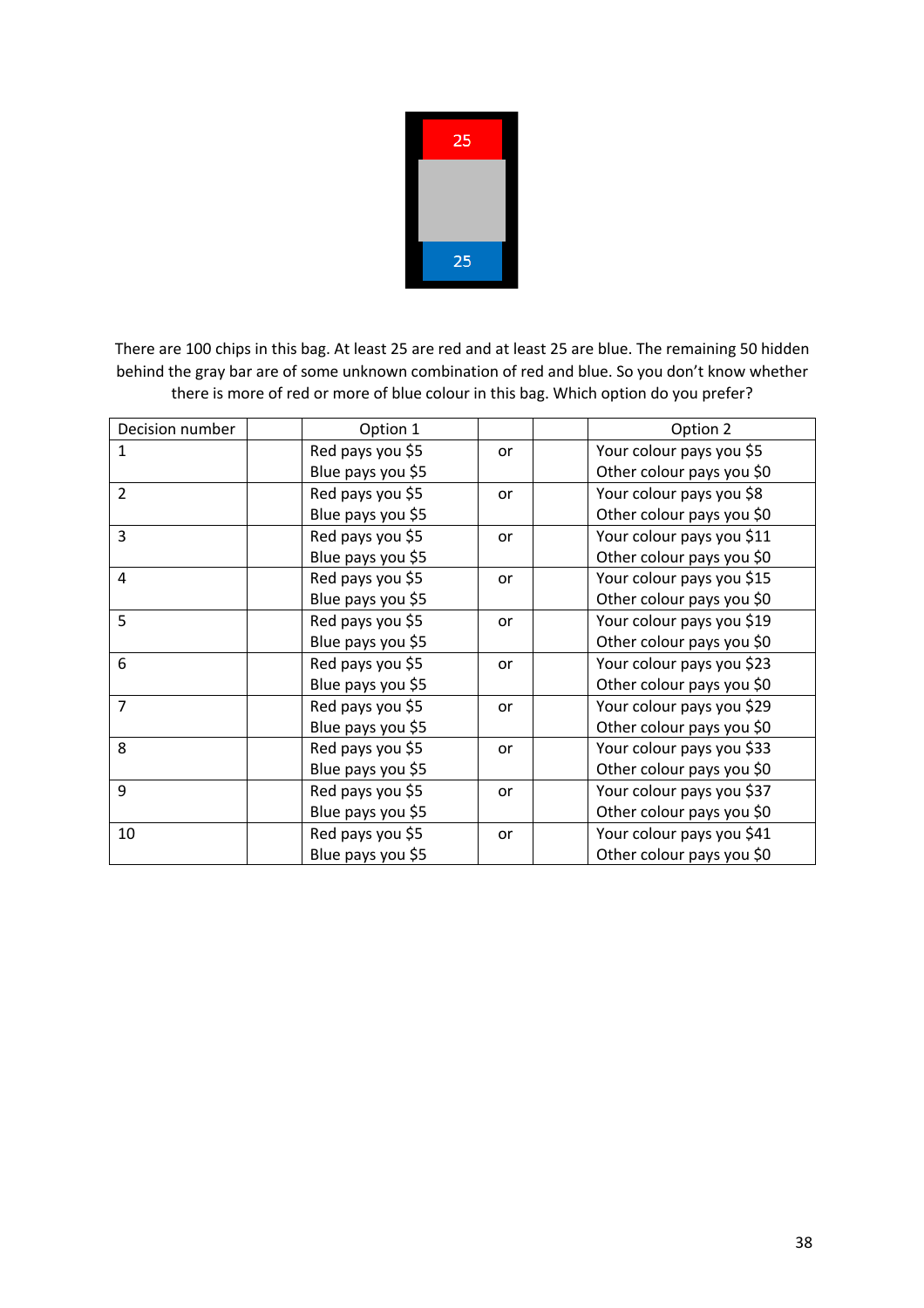

There are 100 chips in this bag. At least 37 are red and at least 37 are blue. The remaining 26 chips hidden behind the grey bar are of some unknown combination of red and blue. So you don't know whether there is more of red or more of blue colour in this bag. Which option do you prefer?

| Decision number | Option 1          |    | Option 2                  |
|-----------------|-------------------|----|---------------------------|
| 1               | Red pays you \$5  | or | Your colour pays you \$5  |
|                 | Blue pays you \$5 |    | Other colour pays you \$0 |
| $\overline{2}$  | Red pays you \$5  | or | Your colour pays you \$8  |
|                 | Blue pays you \$5 |    | Other colour pays you \$0 |
| 3               | Red pays you \$5  | or | Your colour pays you \$11 |
|                 | Blue pays you \$5 |    | Other colour pays you \$0 |
| $\overline{a}$  | Red pays you \$5  | or | Your colour pays you \$15 |
|                 | Blue pays you \$5 |    | Other colour pays you \$0 |
| 5               | Red pays you \$5  | or | Your colour pays you \$19 |
|                 | Blue pays you \$5 |    | Other colour pays you \$0 |
| 6               | Red pays you \$5  | or | Your colour pays you \$23 |
|                 | Blue pays you \$5 |    | Other colour pays you \$0 |
| $\overline{7}$  | Red pays you \$5  | or | Your colour pays you \$29 |
|                 | Blue pays you \$5 |    | Other colour pays you \$0 |
| 8               | Red pays you \$5  | or | Your colour pays you \$33 |
|                 | Blue pays you \$5 |    | Other colour pays you \$0 |
| 9               | Red pays you \$5  | or | Your colour pays you \$37 |
|                 | Blue pays you \$5 |    | Other colour pays you \$0 |
| 10              | Red pays you \$5  | or | Your colour pays you \$41 |
|                 | Blue pays you \$5 |    | Other colour pays you \$0 |